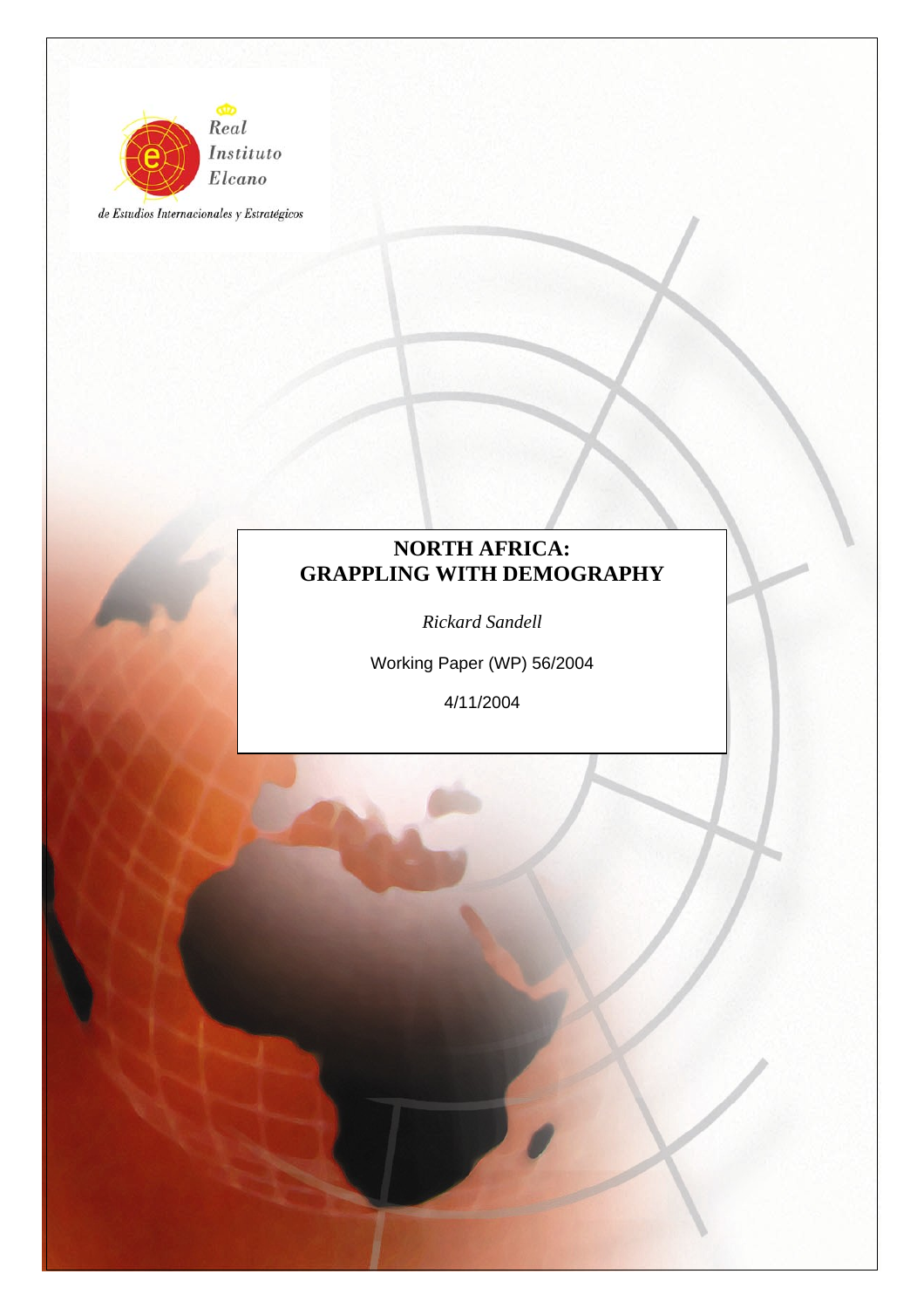

de Estudios Internacionales y Estratégicos

# **North Africa: Grappling with Demography**

*Rickard Sandell* <sup>∗</sup>

**Summary**: This paper discusses the general nature of current demographic trends. The purpose is to offer a more nuanced view of part of the world's population development. In particular, the author shows that the demographic transition, while similar in developed and developing countries, gives rise to an emerging demographic clevage between developed and developing countries. The focus of this paper is on demographic changes in the Mediterranean region. Rickard Sandell contrasts demographic developments on both the southern and northern shores of the Mediterranean Sea

## **Introduction**

 $\overline{a}$ 

Demographers have for some time been talking about the 'new' global demographic trends. Roughly, these trends are falling fertility and falling mortality rates. Their main implications for society are well known: ageing populations and slower or negative population growth (Sandell, 2004). There are also political and economic implications, such as how to maintain pensions when the labour force is shrinking and the number of people in retirement age is increasing rapidly. Health services and education are also affected by changes in the population's age structure. Last but not least, the supply of labour is shrinking rapidly. This makes increased productivity a necessity if the goal is to preserve the current level of economic performance. In sum, demographic changes are of such magnitude that they are likely to change the conditions for economic growth and welfare, possibly to the worse, if States do not adjust to the new demographic reality fast enough.

What is somewhat misleading is that since the trends are labelled as global, and are therefore present in both rich and poor countries world-wide, we tend to generalize too much about how they can come to affect individual countries and regions. Much of the western debate about the consequences of the demographic transition affords a disproportionate amount of attention to the 'luxurious' welfare problems described above. These problems inherently pertain to developed countries, even in the event of developing countries' demographical problems being exactly the same.

That is, although developing countries are facing the same demographic transition, it is much less clear how the demographic transition will unfold for them and how it will eventually come to affect them (Reher 2004). Nor has the question been satisfactorily explained of how demographic changes in developing countries could come to affect developed countries (see McNicoll 1984).

This paper discusses the general nature of current demographic trends. The purpose is to

∗ *Senior Analyst, Demography, Population and International Migration, Elcano Royal Institute*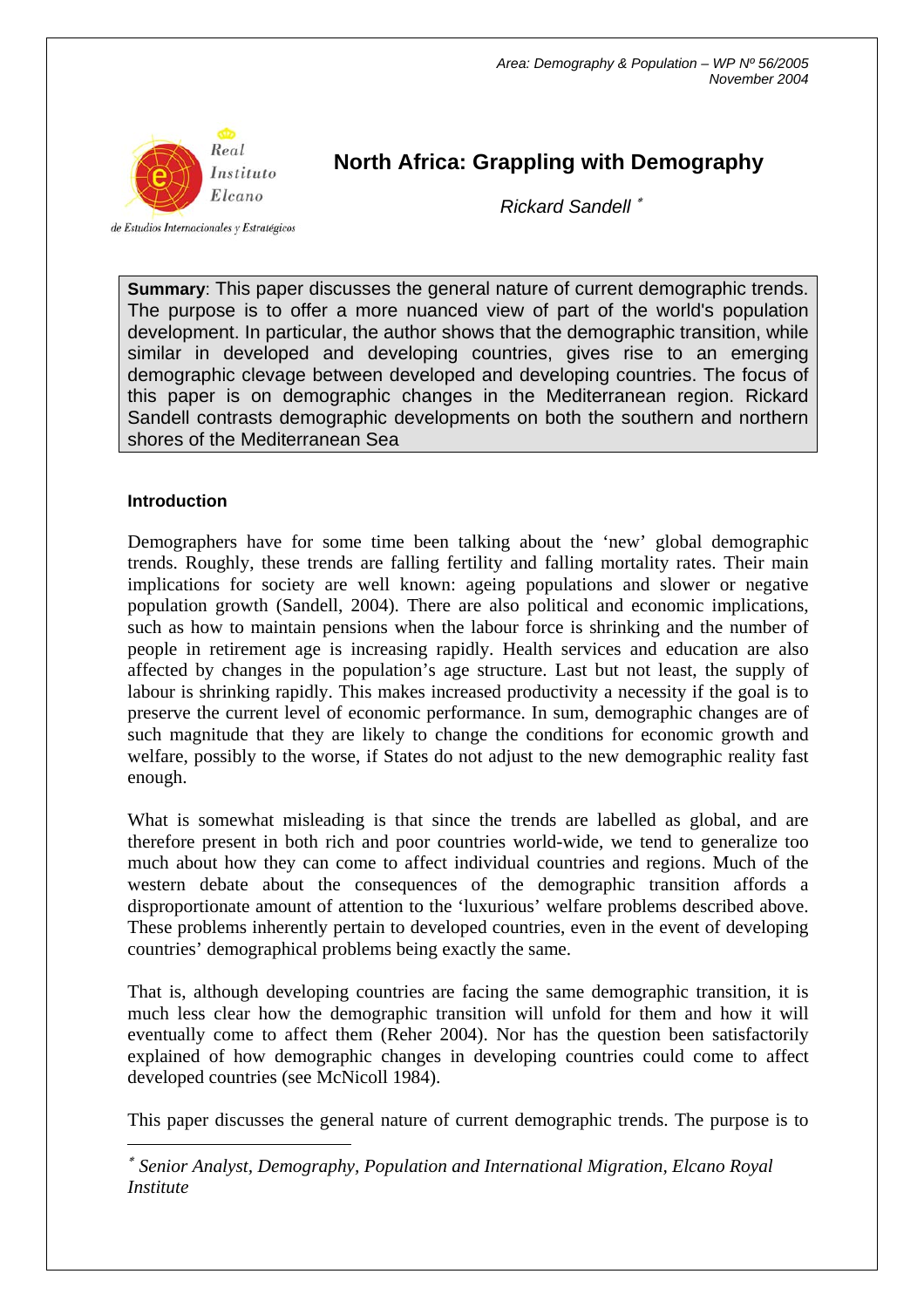offer a more nuanced view of part of the world's population development. In particular, I will show that the demographic transition, while similar in developed and developing countries, gives rise to an emerging demographic cleavage between developed and developing countries. It is not unlikely that this emerging cleavage could change the conditions for international relations in very substantial ways, and possibly give way to a new world order.

The focus of this paper is on demographic changes in the Mediterranean region. I shall contrast demographic developments on both the southern and northern shores of the Mediterranean Sea. The countries included on the European side, defined here as Southern Europe, are France, Greece, Italy, Portugal and Spain. The countries constituting North Africa are Algeria, Egypt, Libya, Mauritania, Morocco and Tunis.

The purpose of the comparison is to show how similar demographic trends in North Africa and in Southern Europe give rise to sometimes very different general developments. These opposite developments are, in turn, likely to affect the general performance (political and economic) of the countries in the region. They could be beneficial if used to our advantage; if ignored, they are potentially dangerous and could be a source of conflict and tension in the region.

#### **The Demographic Transition in the Mediterranean Region: Main Components**

The new global demographic trends became visible in the Mediterranean region in the 1960s and 1970s when total fertility rates very suddenly started to decline rapidly on both shores of the Mediterranean Sea. That is, declining fertility levels are a universal phenomenon in the region, in so far as the phenomenon is occurring at roughly the same time. However, focusing on the timing alone prevents us from seeing important features concerning this phenomenon.

Figure  $1^1$  show the development of the total fertility rates (the number of children per woman; see left-hand yaxis) on the southern and northern shores of the Mediterranean Sea. We can see that the peak in fertility occurs at roughly the same time (1965-70). The important difference between the two sub-regions is the magnitude of fertility at the onset of the demographic transition. In Southern Europe the total fertility rate peaks at 2.7 children per woman in the period 1965-70. In North

 $\overline{a}$ 



Africa it peaks at 7.08 children per woman in the same period. It is easy to see that by 2005, in absolute terms, the drop in fertility in North Africa exceeds that of Southern Europe by a factor of 4. Thus, it is tempting to conclude that North Africa has experienced the most dramatic changes in the period 1965 to 2005.

If we analyse the relative changes instead, a different pattern emerges (see right-hand y-

<sup>&</sup>lt;sup>1</sup> Data from the United Nations Population Division's World Population Prospects: 2002 Revision Population Database (*http://esa.un.org/unpp/*). If not otherwise stated, all data in this article are extracted from this source. I use the UN's Medium Scenario.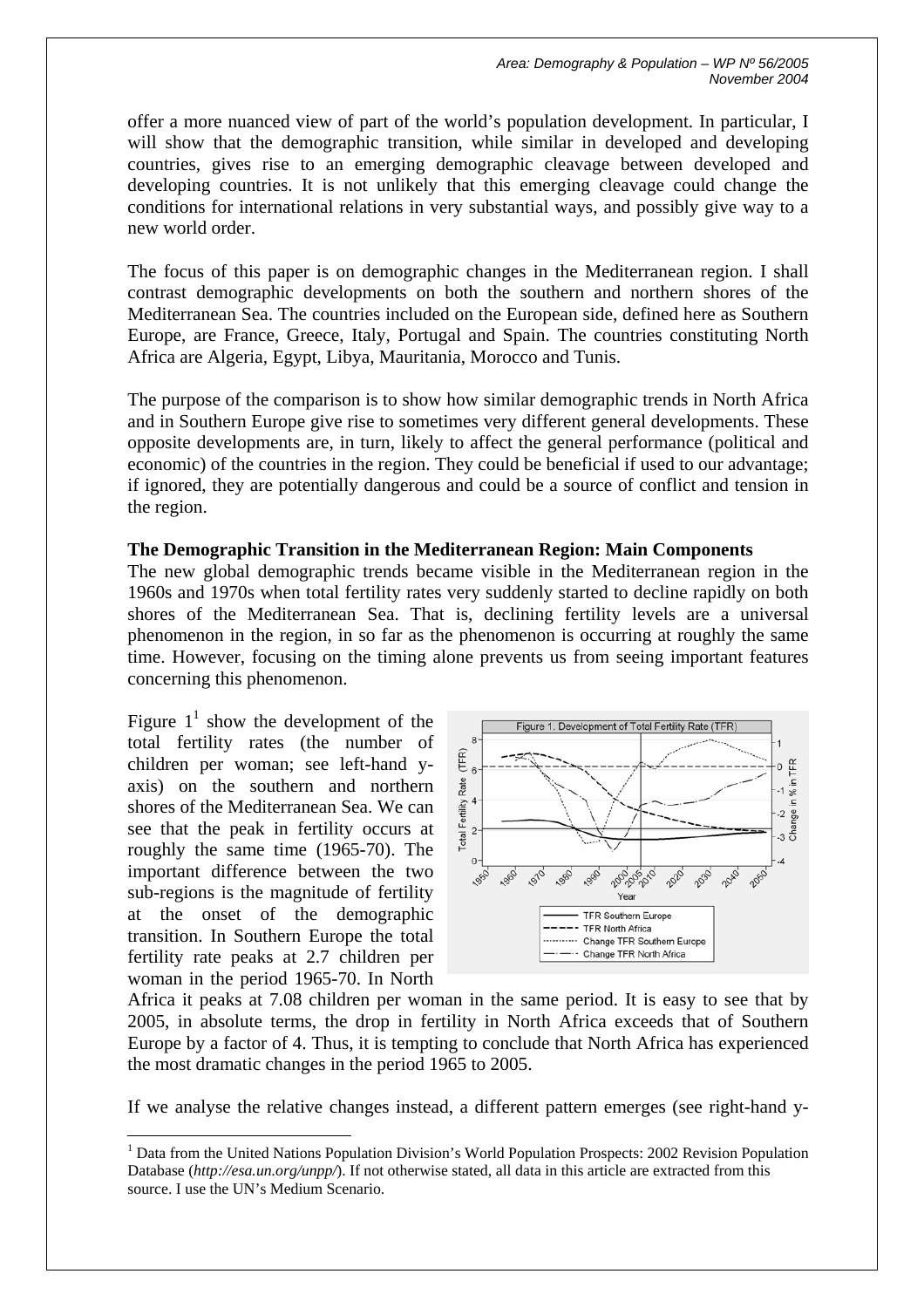axis). Southern Europe's fertility rate fell at a faster rate than did northern Africa's. This implies a faster advance of the demographic transition in Europe than in North Africa. Another find when analysing the relative changes is that from around 2005 Southern Europe should move on to the next phase of the demographic transition, whereby the total fertility rate stabilises below the replacement level (2.1 children per woman), slightly higher than its minimum level. In northern Africa the trend is still towards even lower fertility rates. This development will continue at least until around 2030 if the UN's forecasts prove to be accurate.

Another very important item of information revealed by Figure 1 is that it is only in Southern Europe that total fertility levels have so far fallen below the replacement level. This happened relatively soon after the start of the demographic transition (around 1980). If the UN's medium scenario forecast is reasonably accurate, North Africa is not expected to experience fertility rates below the replacement level until the end of the forecasted period, ie, around 2040-50. Southern Europe, on the other hand, will experience belowreplacement fertility levels for the remaining part of the forecasted period. As we shall soon see, this difference has important, but very different, implications for population growth in the two sub-regions.

To gain a proper understanding of the demographic transition's effect on population developments in the Mediterranean region, in addition to information about developments in fertility rates, we must add information about the development of mortality rates. Figure 2 shows the development of infant mortality per thousand births and the total mortality rate per 1000 people on both shores of the Mediterranean Sea. The developments in infant mortality are impressive (see left



hand y-axis). Since 1990 infant mortality in Europe has been reduced to a minimum from having been above 50 infant deaths per thousand births as late as the 1960s. In North Africa the trend is even more impressive. Infant deaths have fallen from close to 200 infant deaths per thousand births in the late 1950s to around 50 in 2005. This level is still high compared with Europe, but the difference between the two regions is expected to be almost erased by the end of the period.

The falling infant mortality rate in North Africa is the principal reason for the sharp decline in total mortality rates in North Africa (see right hand y-axis), particularly up until the 1980s.

In Europe the trend is somewhat different. Total mortality rates have been more or less constant since the 1950s, despite that infant mortality levels continued declining. The reason for this is that the largest improvements in infant mortality in Southern Europe took place before 1950. Hence, the effect of continued decline in infant mortality on total mortality is small. From 2005 to the end of the observation period total mortality should rise significantly in Southern Europe. The rise in total mortality rates is due to a more advanced ageing process in Southern Europe.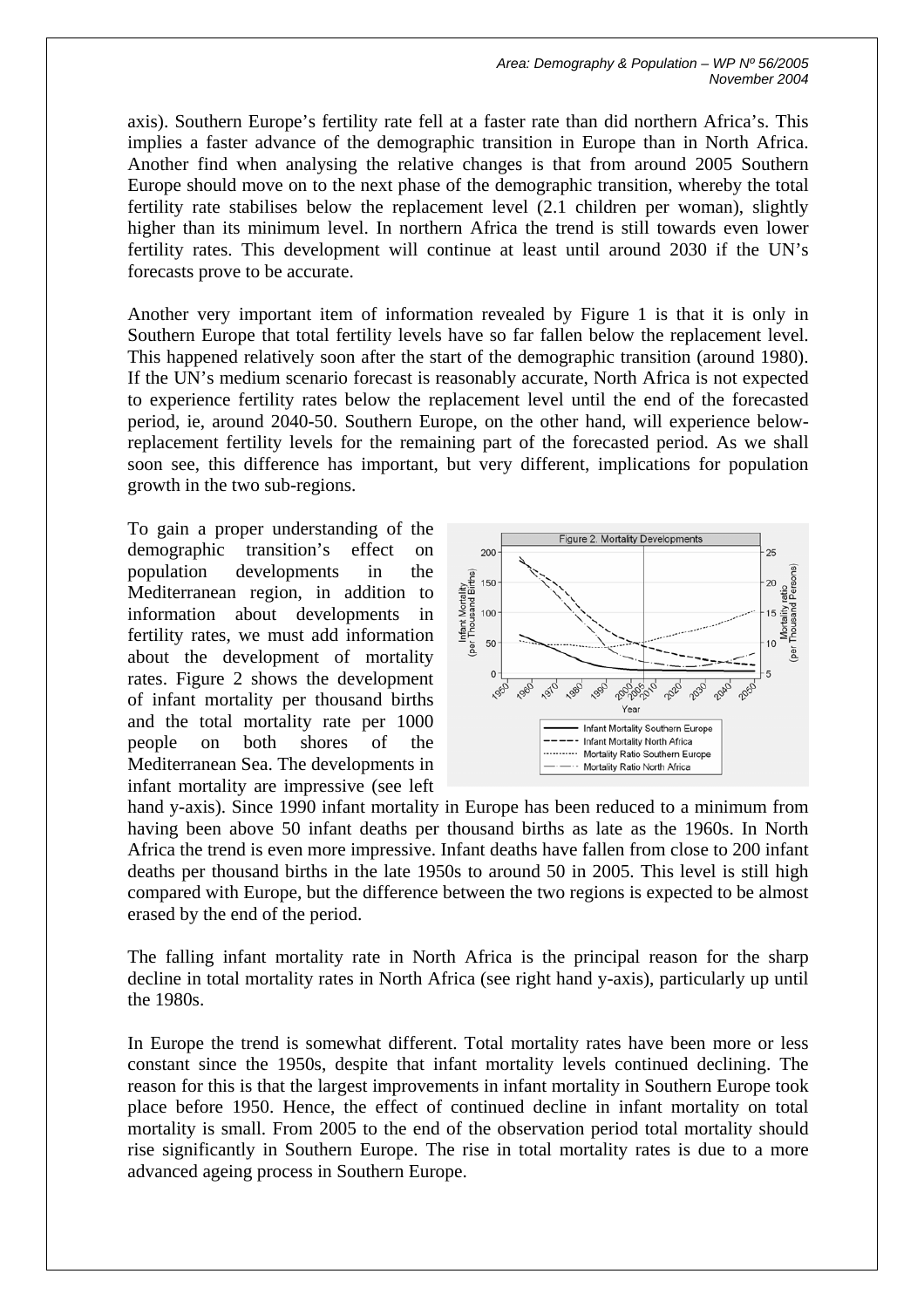However, the most important finding as regards mortality is that the rate in North Africa has been below that of Europe since the 1990s. Furthermore, North African mortality rates should be significantly lower than in Southern Europe for the entire period under consideration.

What are the consequences of the differences in mortality and fertility trends just described? Southern Europe has, as we have seen, experienced and continues to experience below-replacement fertility and rising mortality rates. Both factors have negative implications for population growth. When present at the same time the result is inevitably population decline in the near future<sup>2</sup>. North Africa on the other hand, while clearly experiencing declining fertility rates, is not expected to see below-replacement fertility until the middle of this century. In fact, despite the recent fall in fertility *North Africa still has a total fertility rate that exceeds the level at which Europe peaked in 1965*. Abovereplacement fertility levels always imply population growth. If accompanied by falling mortality rates population growth is explosive.

This implies that population growth is still very significant in North Africa, and that we can expect growth to continue to be significant for a large part of this century. In contrast, Southern Europe is likely to face a situation of substantial population decline. The differences in fertility and mortality rates between the northern and southern shores of the Mediterranean and the subsequent effect these trends have on population growth should result in an important population gravity shift in the region.



Figure 3 shows the development of the size of the two sub-regions' populations. Judging by the slope of the increase, the speed of North African population growth is now approaching its historical zenith. However, and more importantly, in 1950, Southern Europe's population was three times the size of North Africa's. Today, Southern Europe's population is still larger than North Africa's, but the difference is quickly approaching a minimum. By the end of the period (2050), and provided that the UN's medium forecast is reasonably valid, North Africa's population should exceed Southern Europe's by close to 100 million people. This is indeed a dramatic change brought about by the demographic transition. It looks even more dramatic if we compare individual countries.

|  | Table 1. Populations of Spain and Morocco from 1950 to 2050 (1) |  |  |
|--|-----------------------------------------------------------------|--|--|
|  |                                                                 |  |  |

| (Millions) | 1950                | 1980                    | 2005                        | 2025(1) | 2050(1)         |
|------------|---------------------|-------------------------|-----------------------------|---------|-----------------|
| Morocco    | $20^{\circ}$<br>ບ.ອ | 19.4                    | $\Omega$ $\Gamma$<br>ن. ا ب | 40<br>- | 47.             |
| Spain      | 28.0                | 27<br>-<br><br>، ب<br>٠ | 4 A<br>$\sim$<br>.          | 40.4    | $\sim$<br>ن. ان |

(1) Forecast UN medium variant.

 $\overline{a}$ 

Source: UN World Population Prospects, 2002 Revision.

 $2^2$  Even if the UN's forecast is proved wrong and fertility rates return above the replacement level, the damage will already have been done in Southern Europe. The reason for this is that 25 years of below-replacement fertility rates produce a substantive decline in the number of potential mothers. Thus, a natural population decline in Southern Europe is virtually impossible to avoid after the year 2020 (see Lutz 2002).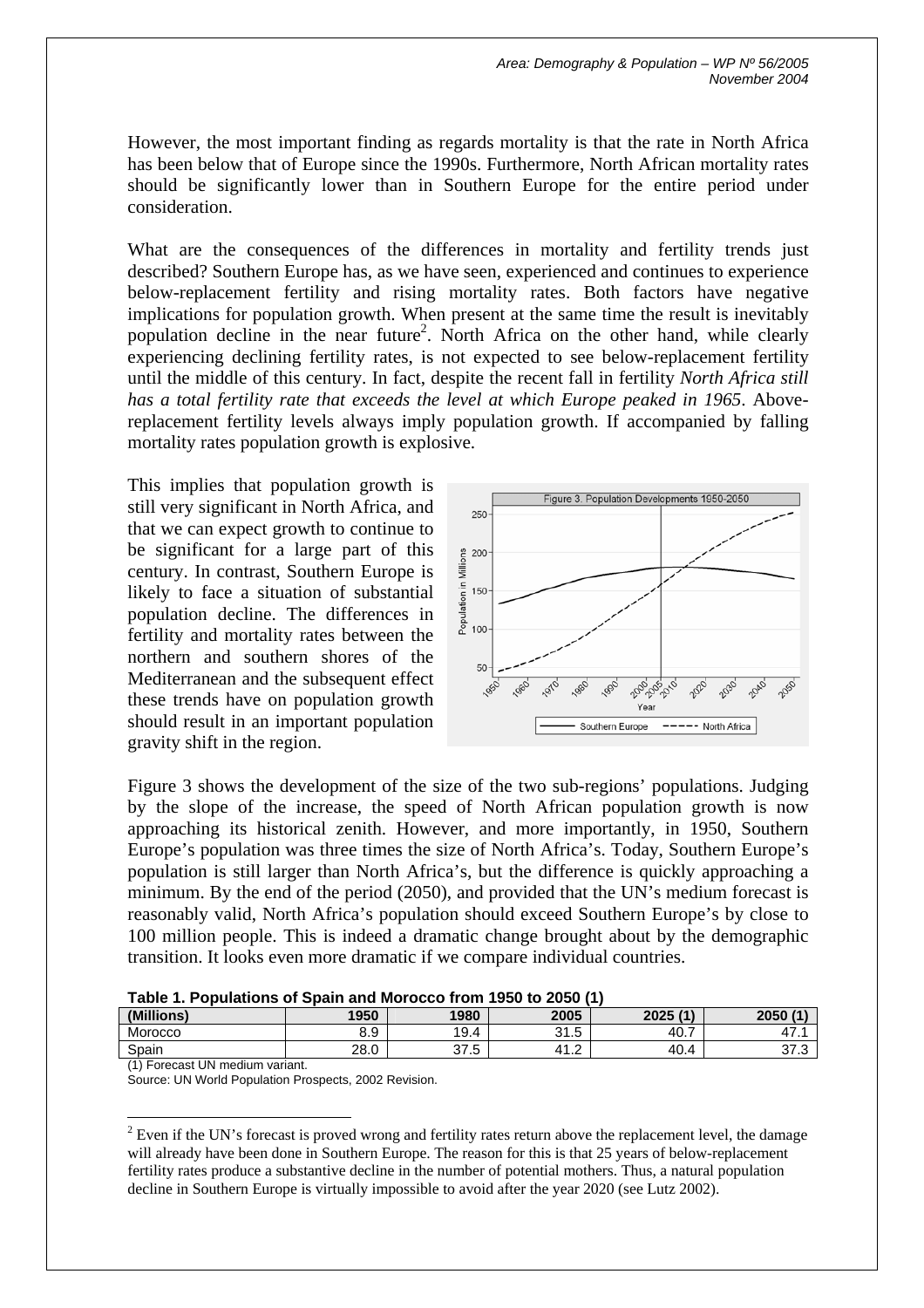Table 1 compares the populations of Morocco and Spain at four different points in time. As the table shows, Morocco's population was less than 10 million in 1950, while Spain's was close to 30 million. Current forecasts indicate that from 2025 Morocco's population will exceed Spain's. To put this growth into perspective, if Spain were to have enjoyed the same relative increase in the period 1950-2005, it would have close to 100 million inhabitants in 2005 instead of 41.2 million. Thus, Morocco's past population growth has been spectacular, with an increase of more than 22 million in only 50 years.

The rapid population increase in North Africa and the imminent population decline in Southern Europe are producing a demographic paradigm shift in the region. I shall now turn to some of the socio-economic consequences that should appear as we approach this shift.

## **Similar Trends but Different Demographic Realities**

A more general implication of the difference in magnitude of major demographic indicators such as fertility and mortality rates is that while all countries in the region are experiencing the same general population trends, they are each facing very different demographic realities at any given point in time (Keyfitz 1980). Different demographic realities in turn give rise to different political responses which can alter the conditions for international relations and change the security outlook for both countries and entire regions (McNicoll 1984, Homer-Dixon 1991).

What type of demographic realities are rapid demographic change and rapid population growth in North Africa likely to bring about? There are multiple and sometimes contradictory answers to this question (McNicoll 1984).

## **Population Growth and Urbanization**

Perhaps one of the most important processes affected by population growth, particularly rapid population growth, is urbanization. As a phenomenon, urbanization is brought about by economic and political factors. However, the speed of the urbanization process is to a large extent governed by the demographic factors discussed in the first part of this paper (Lowry 1990).

Traditionally, North African states have been rural states, with the majority of the population living in the countryside. This is not the case in Southern Europe where the majority of the population has been residing in urban areas since the 1950s (Lowry 1990). Figure 4 confirms this impression. However, the same figure also reveals some important changes in their processes of urbanization.

Both shores have seen increased



urbanization ratios throughout the period up until 2005, and urbanization is expected to continue for the entire period, but with one important difference: North Africa has a much faster relative urbanization rate than Southern Europe, while its starting point was far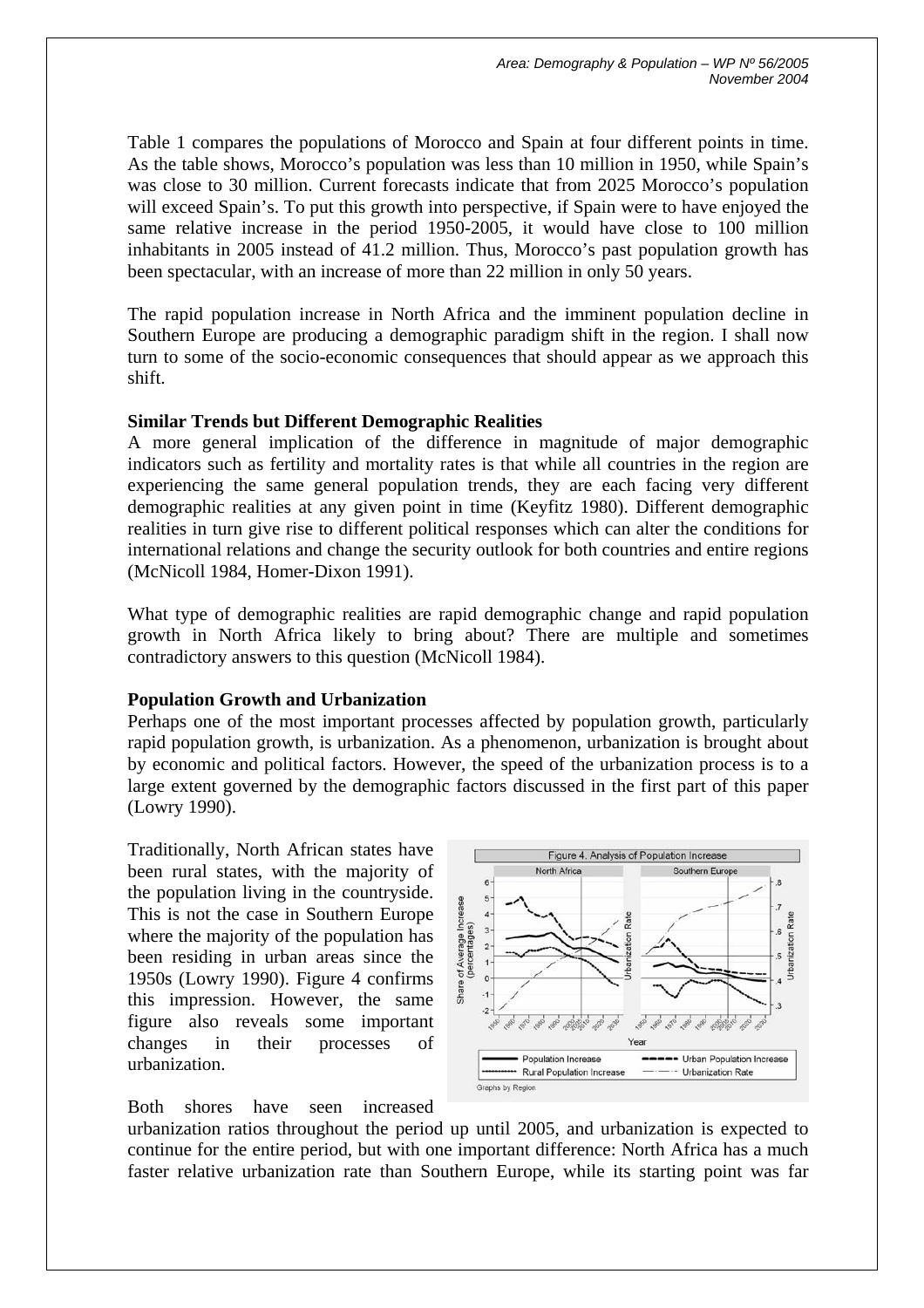below the European level.

Breaking down population growth rates to mirror population growth in rural and urban areas adds information to our understanding of current and past changes in the regions' spatial population processes. Both North Africa and Southern Europe experienced more or less constant total population growth for the period 1950-80, although at different magnitudes (see the solid line in Figure 4's left hand y-axis).

In North Africa, particularly at the beginning of the period, the speed of urban population growth was significantly greater that that of either total or rural growth. The extreme urban growth rate of between 2 to 1 percent above the total growth rate is a strong indication that there has been very significant rural-to-urban migration topped by a high natural increase in urban areas. However, despite a very significant movement from the countryside to urban areas, population growth has been sufficiently strong in North Africa's rural areas to offset the depopulation of the countryside. Thus, both rural and urban areas are much more populous now than they were fifty years ago.

To some extent the general trend in Southern Europe is similar to that in North Africa. The main difference between the two sub-regions is that in Southern Europe rural population growth is negative for the entire period. That is, the countryside of Southern Europe is subject to a serious depopulation process. The depopulation of rural areas in Southern Europe was particularly significant in the period before the 1970s, which is reflected in the corresponding negative and positive slopes in rural and urban growth rates, respectively, in this particular period.

Both regions should see a second wave of urbanization as they enter the  $21<sup>st</sup>$  century. In Europe the second wave should be less the result of movement from rural to urban areas and more a question of natural increase or, rather, lack of natural increase in rural areas. The price of earlier depopulation is that those who move are typically younger people in fertile age, leaving only the elderly behind. This effectively prevents a natural increase in rural areas in the future. In contrast, North Africa should see an accelerating depopulation process involving rural to urban movement similar to that experienced in Southern Europe in the 1970s and 1980s, resulting in continued higher urban over total growth rate in the region.

No doubt, the most important finding to be drawn from Figure 4 is that North African society has seen a complete transformation from being rural to becoming urban in less than one generation. Rapid urbanization, or population redistribution as seen in North Africa, has significant economic and political consequences for society (McNicoll 1984, Lowry 1990). When a society changes from being predominantly rural to being largely urban, the country's institutional arrangements are also in flux. In the case of North Africa, the region is changing from a rural economy to an industrial and service-oriented economy (Bloom and Freeman 1986). In other words, North African countries are not only experiencing a demographic transition, they also have to cope with a large-scale economic transition. History has shown that an economic transition, particularly industrialization, is apt to generate conflict between the winners and losers in the new order (Kuznets 1973, Goldstone 1986). In some countries it has even led to rebellion and civil war (Kuznets 1973). Let us not forget that when Europe made the transition from being a rural to an urban society in the first half of the past century there were two World Wars fought on the European mainland. Urbanization was unlikely to have been the cause of these tragedies in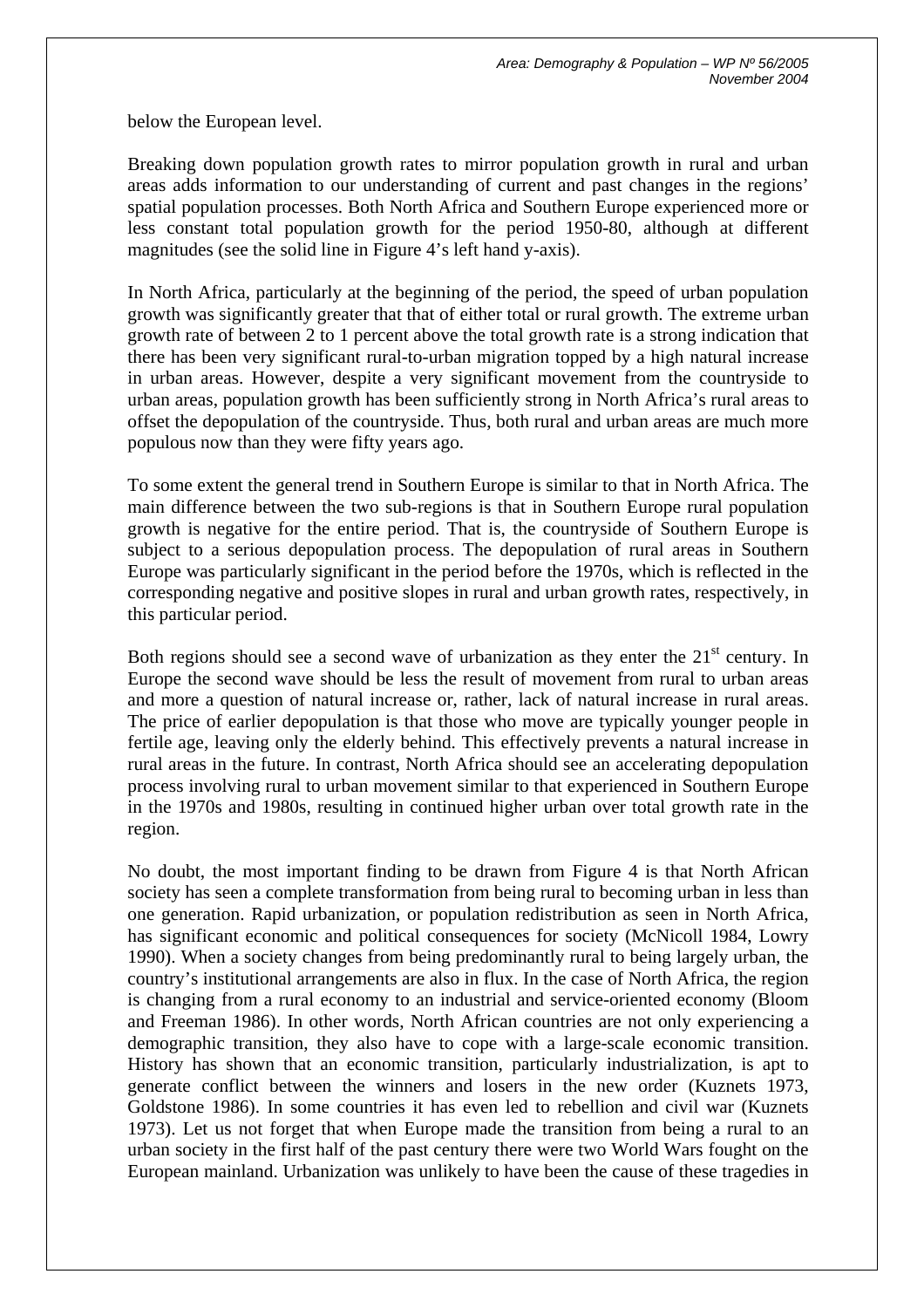Europe's history, but it cannot be ruled out that rapid urbanization at the time was a contributory factor.

The change from a rural to an urban society does not have to be problematic, but the chances are that it is. The most obvious problem facing countries involved in this type of transition is to be able to make ends meet in terms of, for instance, food production. Hence, to keep up with the speedy increase of the urban population, agriculture has to become more effective. Failing to increase agricultural productivity means that an increasing share of the food supply has to come from expensive food imports (Homer-Dixon 1991). It is not unlikely for domestic efforts to satisfy food demand to lead to the degradation of the land available for cultivation and lead to greater food shortages, with more imports as a result. The problem will become even more serious when North Africa starts to experience a depopulation of the countryside in the first half of this century. More resources dedicated to food imports means that investments in other areas will suffer.

Other resource-related problems are likely to emerge as urbanization advances. With urban population growing at a speed above 2 % in the next few decades and at 1%-1.5 % above total growth, urban areas are at risk of expanding at a faster rate than the government's economic and administrative capacity to ensure law enforcement. If this occurs it cannot be ruled out that the potential for disorder could rise dramatically (Goldstone 1986).

There are also important interaction effects between industrialization and the speed of urbanization. Industrialization requires city folk to satisfy the demand for labour as the economy changes its focus from agriculture to industry and services. Once this demand becomes manifest and urbanization is set in motion, there is a risk that the speed of urbanization overtakes the speed of industrialization. There are several reasons why this is likely to happen. Wages are usually higher in the services and industry sectors than in the agricultural sector, and services and education are usually better than in urban areas. Hence, urban areas are simply more attractive than rural areas, thereby further boosting the speed of urbanization (Lowry 1990). Another reason is that the agricultural sector is incapable of absorbing a population increase over a certain level due to the scarcity of land available for cultivation. When this happens people in the countryside are forced to move to urban areas. If and when the speed of urbanization overtakes the speed of industrialization the informal sector of the economy grows disproportionately (Bloom and Freeman 1986). This is a blow to a state's fiscal capacity and makes it more difficult for the government to accommodate the rapid increase in urban population.

When the speed of urbanization exceeds either the speed of economic transition or the speed at which the government accommodates urban growth, the result is 'overurbanization' (Lowry 1990). Over-urbanization usually leads to discontent and tension in urban areas as well as to political protest. The urban context facilitates mass movement and collective action (Fischer 1982). Researchers studying these topics have offered empirical evidence for a correlation between rapid urban population growth and the incidence of political protest (Auvinen 1997).

#### **Population Growth and the Rise of the Younger Generations**

Rapid population growth gives rise to an increasing supply of younger workers. A younger workforce is usually synonymous with a high level of human capital: younger people tend to be better educated than other categories of the workforce as they have received their education more recently than older persons in the active population and, furthermore, the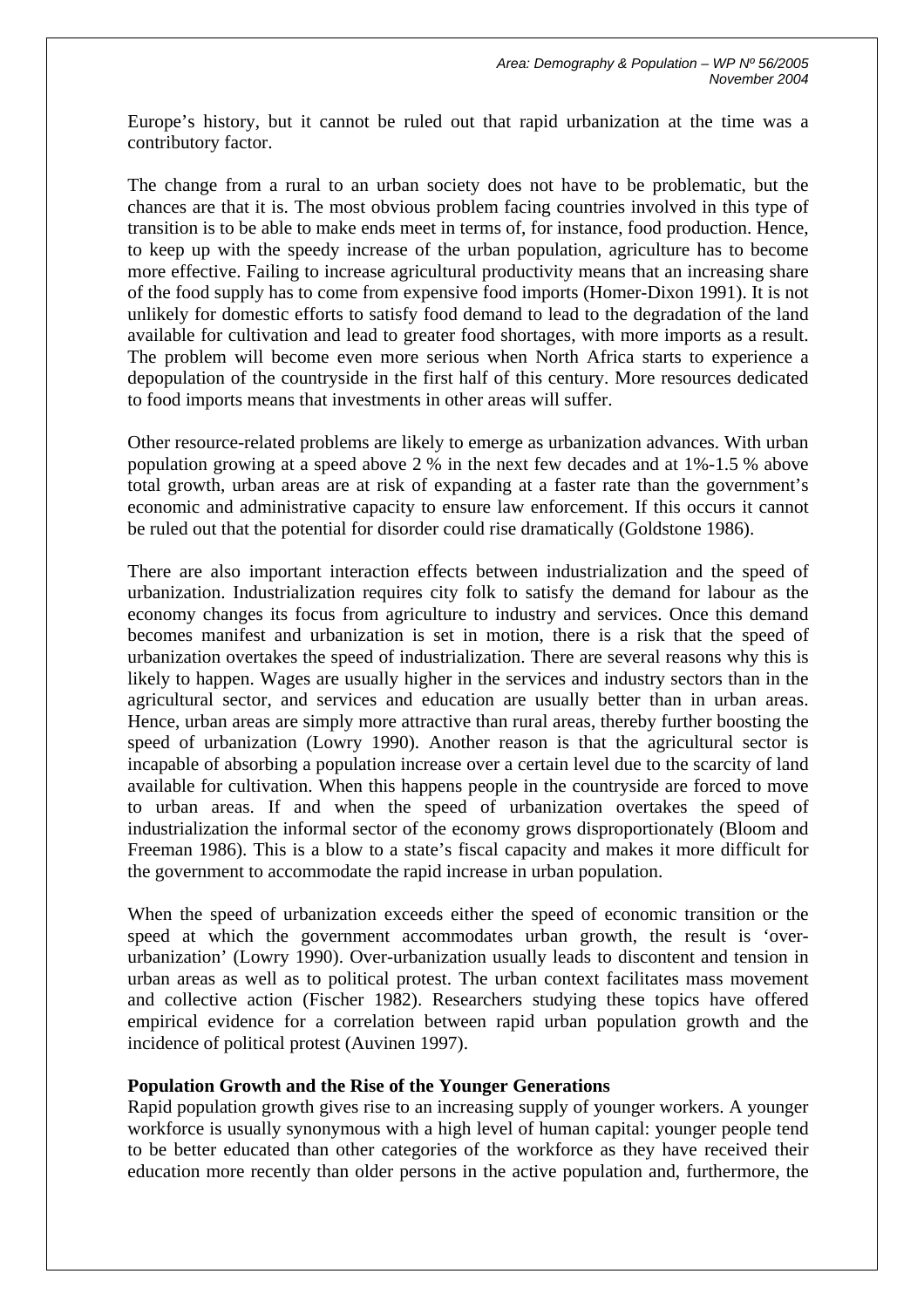quality of education tends to improve over time. Business benefits from this relationship, and the level of entrepreneurship is higher when younger people dominate the labour market. In short, an increasing supply of younger labour is usually assumed to have positive effects on a country's economic performance. However, in poorer economies a predominantly younger workforce could become a social challenge instead of a socioeconomic asset, particularly at times of very rapid population growth and fast phased urbanization of the kind described in the previous section.

Cincotta *et al.* (2002) have suggested that under certain circumstances a large proportion of young people in the population can be associated with the outbreak of political violence and warfare. The reason for this is that at times of population growth and steady urbanization, both state institutions and the educational system find it difficult to accommodate demographic changes due to lack of resources. Similarly, the labour markets of weaker economies simply cannot create new jobs at the same rates at which the young population grows. The result is excess unemployment among the younger generations and a great deal of frustration in this population category. When there are 'too many young men with not enough to do...' in developing countries, historical data indicate a higher incidence of political violence and even warfare (Cincotta *et al.* 2002).

Cincotta *et al.* argue that in a historical perspective the incidence of increased political violence and warfare becomes prominent when the proportion of young people, ie, those aged between 15 and 29, is over 40 % of the adult population (those aged 15 and above).

Figure 5 shows the development of the young population relative to the total adult population, according to the above definition, in North Africa and in Europe. As we can see, historically,



North African countries fall well within the range whereby the risk for political violence and armed conflict is alleged to be high. We know that the region has seen a fair share of tension in the past, and it cannot be excluded that demographic factors are part of the explanation to the turbulence seen in the past in this region.

However, Figure 5 also shows that there are improvements ahead in this regard. Within the next ten years the share of the young population should drop below the 40 % threshold for the first time. Cincotta *et al.*'s findings indicate that this decline, in a historical context, should tend to coincide with major state reforms and the settlement of unresolved border issues.

This could be an indication that the demographic pressure posed by the younger population is fading in this region, and that the area is heading towards a more stable political development whereby unresolved conflicts might finally be settled. Nevertheless, the share of young people is expected to remain above the 40 % threshold for a further ten years. That is, the large share that young adults represent in the North African population should still be notable and thus capable of causing a great deal of stress on the region's political systems, particularly if the labour market fails to absorb it and economic growth is absent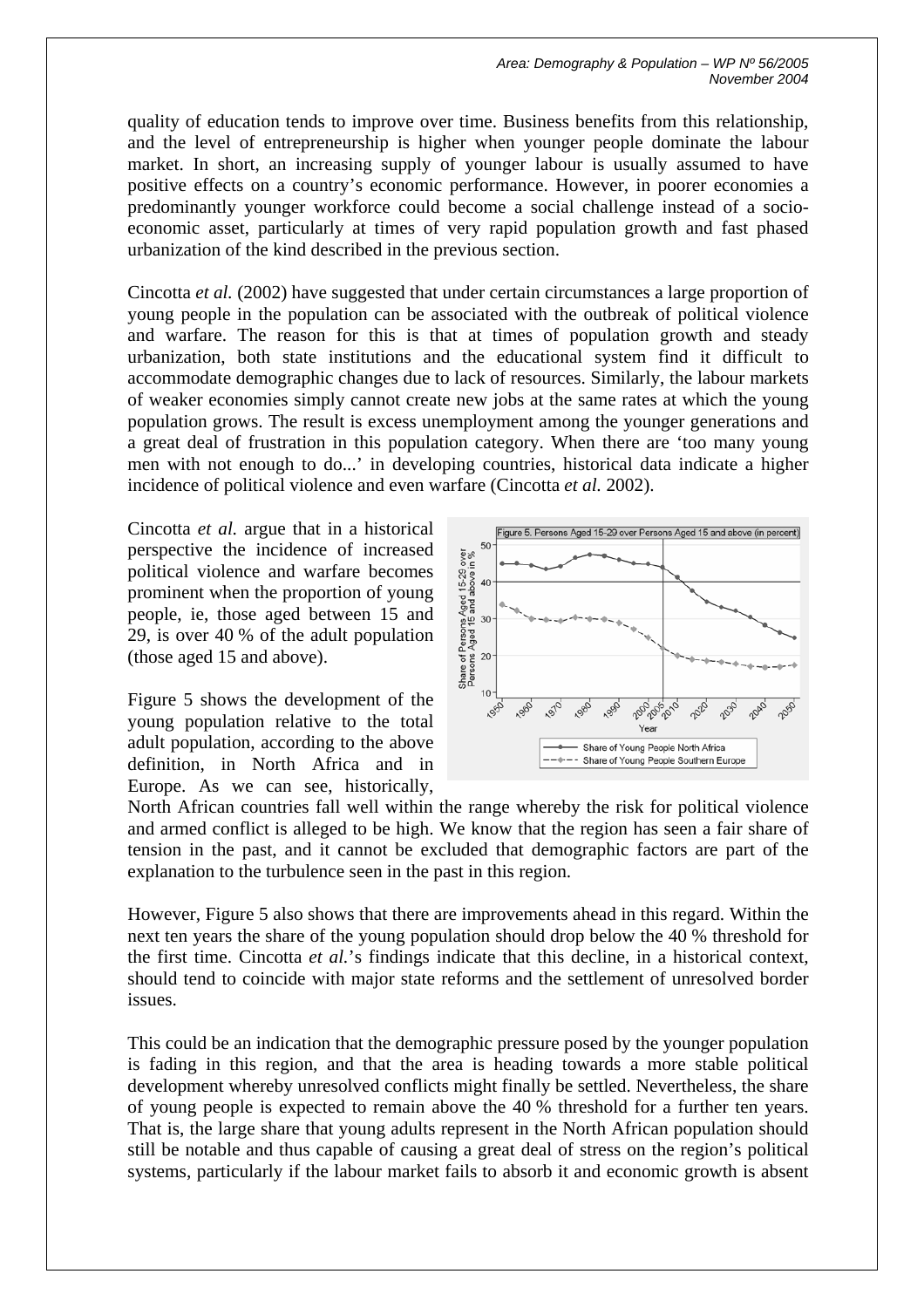in the years to come.

#### **Population Growth and the Labour Market**

By far the most important challenge ahead for dealing with the demographic and economic transition is to successfully absorb the explosive growth of the working-age population. The increase in the population means that each new generation outnumbers the preceding one. The greater the growth rate the larger is the difference in size between the two generations. Rising birth rates have a lagged effect on the labour market. It takes around twenty years for each new cohort to reach an active age. Thus, the North African labour market is currently faced with the problem of absorbing the birth cohorts born around 1985. In 1985 North Africa's total fertility rate stood at six children per woman compared with around three today.

As the new and larger birth cohorts reach an economically active age, the country has to develop its capacity to absorb the increase. Figure 6 illustrates the magnitude of the problem in North Africa and contrasts it with simultaneous developments in Southern Europe. The focus on Figure 6 is on labour force turnover rates, ie, the number of people entering active age (in this case those turning 20-24 in the next five-year period) minus the people exiting active age naturally (in this case those turning 65-69 in the next five years).



Figure 6 shows some impressive patterns of change. North African countries have experienced an uninterrupted increase in the number of people entering active age in each five-year period. The increase peaks between 2005 and 2010. Those turning 20 will exceed the people turning 65 by approximately 14 million people in North Africa. Thereafter the net increase should stabilise at around 10 million people in each five-year period and after 2030 the speed of the increase is expected to decline and finally approach zero.

If labour force participation rates were at 100 % for people in active age the above increase would mean that 10 million new jobs would have to be created in each five-year period. However, participation rates in the area of 100 % are not a reasonable assumption. For example, World Bank data show that of the total labour force in North Africa (people actually employed) only around 32 %-33 % are females. Thus, for simplicity's sake, we shall assume that an average participation rate of 70 % is a reasonable target rate for the total population aged 20-64 in the region, and that the jobs held by those leaving the active population are recycled. Under these assumptions approximately 7 million new jobs would have to be created every five-year period over the coming decades in order to absorb the increase in the active population. The task is not impossible, but surely difficult.

Judging by past experience, the region has been relatively successful. Between 1999 and 2003 the total labour force (those actually employed) grew by approximately 6.5 million according to World Bank employment data. The question is: can the region sustain this pace in the future also? Studies on these issues tend to be pessimistic. The level of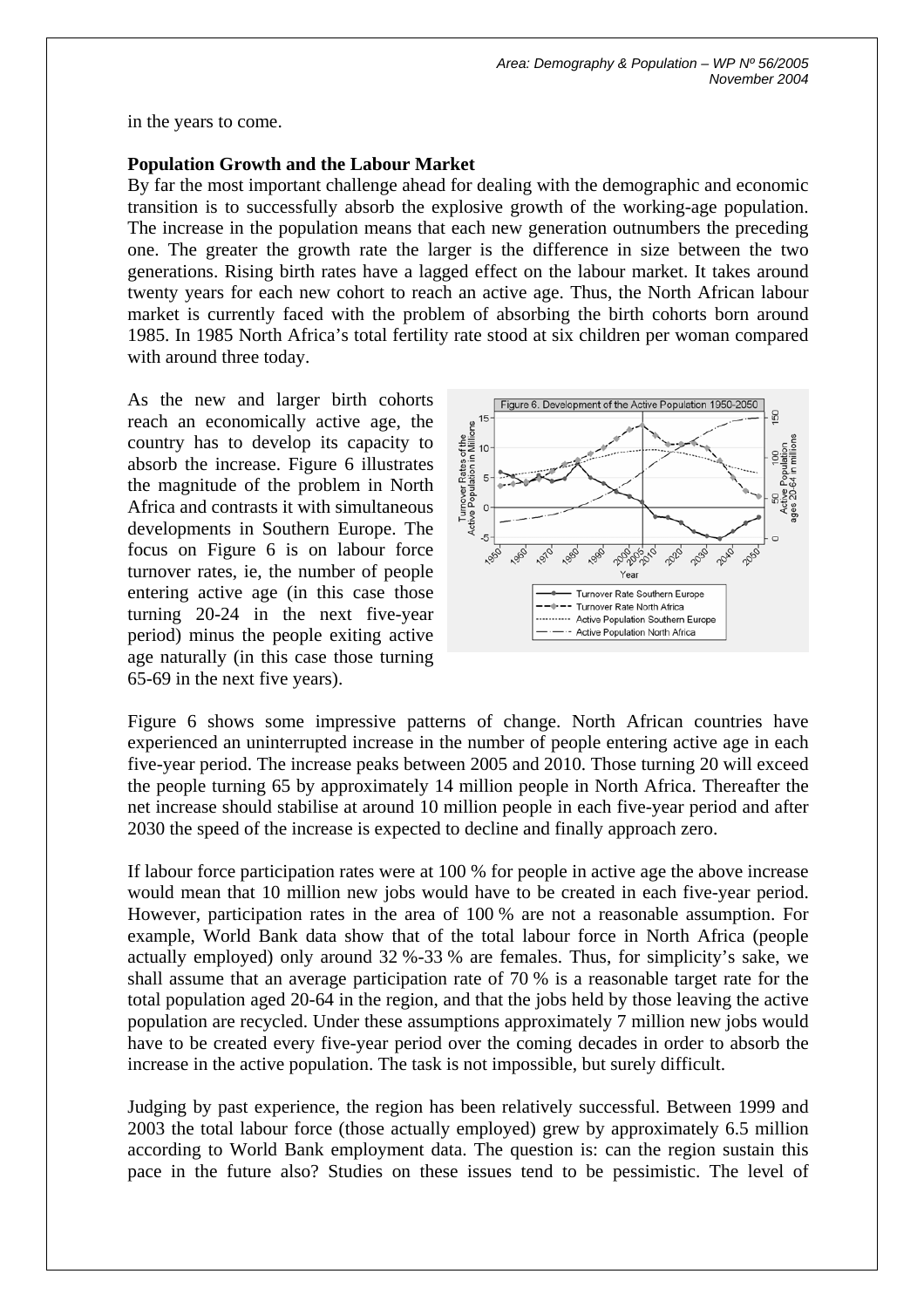sustained yearly economic growth required to absorb the rapidly increasing labour supply is just too high for any of the countries' current economic capacities (Noland and Pack 2004). North African countries have relatively closed economies with little or no western involvement. What is more, public opinion in the region is strongly against western influence. To attain stronger economic growth North African countries must become more integrated in the world economy. This suggests that deeper economic reforms must accompany their efforts to provide new jobs. Given the current state of affairs, this is probably not a change that will be brought about without generating significant tension.

Figure 6 also shows the size of the population in active age by year. Between 2005 and 2030, the total number of people in active age is expected to increase by between 60 and 70 million to reach 150 million by the year 2050 if the UN's medium forecast proves to be accurate. That is, the size of the population in active age almost doubles over 30 years.

In contrast, developments in Europe are the reverse. Since 1980, there have no longer been any increases in the number of people in active age. From 2010 onwards the active-age population will decrease. The accumulated decrease is expected to be as large as 30 million people by the end of 2050.

One of the consequences of this development is that the potential size of North Africa's labour market will be twice that of Southern Europe by 2050, compared with only twothirds today. We can only speculate about the consequences of such a development, but if the North African economies are reasonably successful in absorbing their increasing labour forces, and if economic reforms are possible, the weight of North Africa as an economic player in the Mediterranean region could improve. However, failing in this task could have far reaching negative consequences for the countries in the region and for their neighbours.

## **Increasing Labour Supply and Increased Competition over Jobs**

It is not only the growth in the potential labour force that is a potential source of problems. The composition of the group of people constituting the active population is also important. I have already shown the extreme development in the size of the active

population. This implies an enormous rise in the level of competition for jobs, which might result in wage cuts and possibly serious discontent among the active population. However, there are qualitative aspects to be considered when treating the rise of competition in the labour market and the need to create new jobs.

One aspect that could have more or less serious competitive implications is the age composition of the active



population. One way to study this phenomenon is to divide the active population into groups according to their ages.

Figure 7 shows an example of such a grouping procedure. As we can see, there are significant changes ahead with regard to the composition of the active population in the two regions. The magnitude of the changes is such that they are likely to heighten the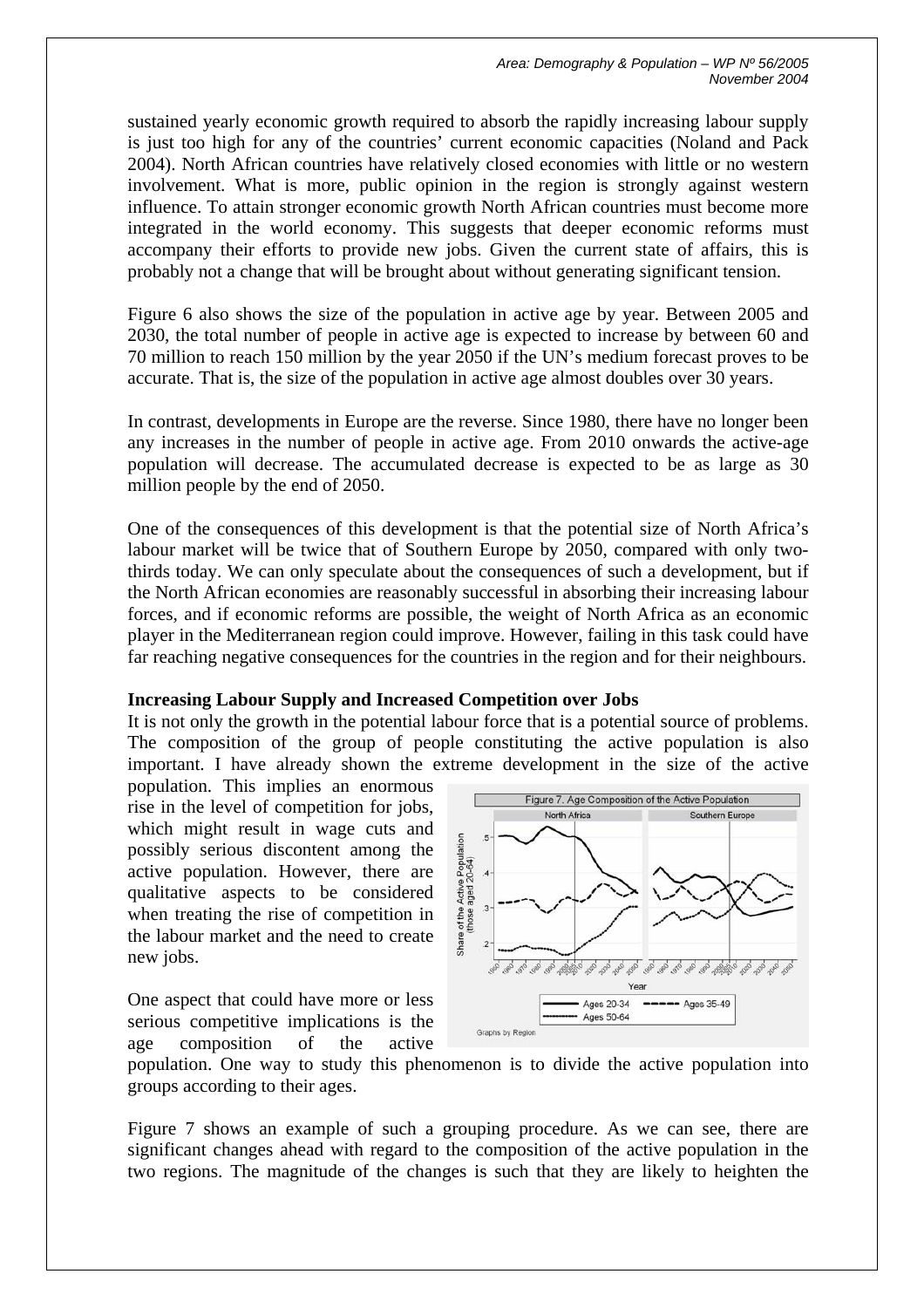competition in the labour market as well as affect the performance of the market.

In the period 1950-2000 the youngest age group (those aged 20-34) dominated the labour market on both shores of the Mediterranean. On the North African shore they made up the majority of the active population. In Europe they constituted around 40 % of the people in active age. As the demographic transition advances this is now about to change dramatically.

On the European side, in less than ten years the group aged 20-34 should rise from being the active population's largest segment to become its smallest sub-group. On the African side the change will be even more dramatic in absolute terms although, despite a sharp decline, those aged 20-34 should continue to be the active population's largest sub-group throughout the period observed.

At the same time, we can see a sharp increase in the active population's oldest sub-group. In the case of Southern Europe, from 2020 onwards this sub-group should be the active population's largest, with a 40% share, while in North Africa it should make up around one third.

There are several important considerations to be drawn from these findings. Perhaps the most obvious is that the labour markets in both sub-regions are becoming increasingly dependent on older workers. This has implications as far as productivity is concerned, since the predominant way of raising productivity is to provide better or improved education for the younger generation before it enters the labour market (Becker *et al*. 1990). With a shrinking share of the labour force in the younger age cohorts, national industries can no longer benefit to the same extent from the improved human capital provided by public education to the same extent they did in the past. This is particularly true for Europe, which is facing a substantial decline in the supply of younger people as the much smaller birth cohorts, born in the 1970s and 1980s, enter the active-age population. In Europe, much more than before, raising productivity levels is becoming a matter of honing the skills and knowledge of the older work force.

In North Africa the structural shift poses a somewhat different problem. As we have seen, the size of North Africa's labour force is expanding fast. The population explosion that North Africa experienced over the last fifty years has so far made older people a rare commodity in modern North Africa. As the population ages, the population explosion comes to encompass older ages also, with the consequence that people aged 50-64 are starting to become a significant force in society. As this group increases in number the competition between younger and older workers is likely to increase too.

Another reason why this group is becoming more numerous so quickly is the much improved life expectancy in the region. It is not until 2005 that life expectancy in the region should be above 65 years, and as short ago as 1950 life expectancy was only 40 years. Thus, historically the 50-64 age group has been underrepresented in the active population for the simple reason that many people died before reaching the age of 50 or in age interval 50 to 65. Older workers are, in other words, a new phenomenon in North Africa and it is probably too soon to tell exactly how the sudden appearance of older workers in the labour market will come to affect the chances of other active-age individuals.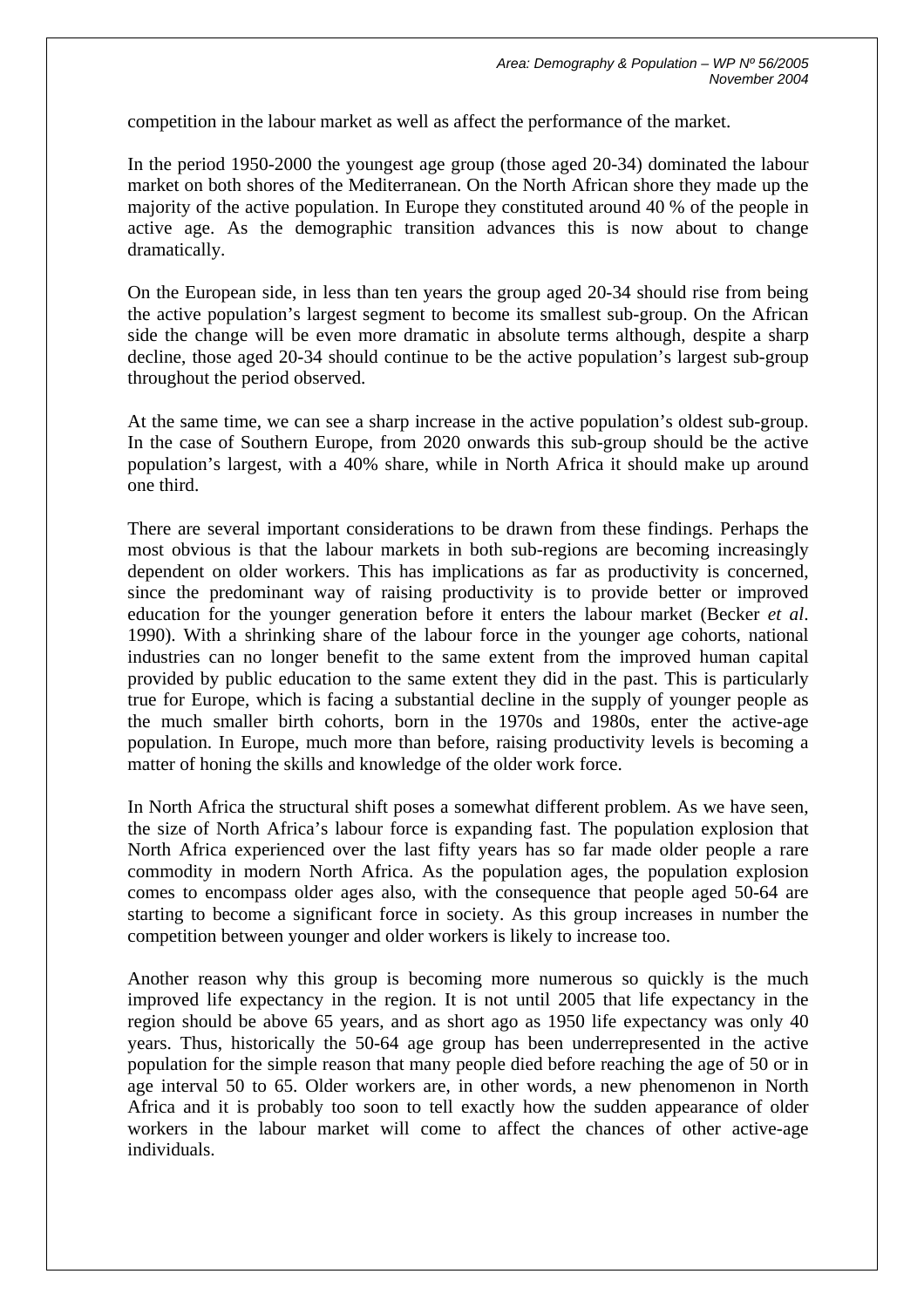There are several possible scenarios. There should be an increasing incidence of young people outcompeting older workers both as a result of their better education and because they are usually cheaper to employ than older workers. Such a scenario would lead to rising unemployment among older workers, which could then lead to either an increase in the emigration of older workers, a relatively unknown phenomenon so far, or to a growing support burden for the younger generations.

It is also possible to imagine an inverse scenario, in which there is a low turnover in positions occupied by older workers, when it was previously high, as a result of older workers living longer and thereby enjoying an extended working life. A lower turnover in jobs occupied by older workers decreases the demand for workforce replacements. This implies that younger workers can face increasing difficulties to enter the labour market, leading to rising unemployment among the young. If lower turnover rates coincide with the incapacity of North African countries to create sufficient jobs to match active-age population growth, the result could easily be mass unemployment among the young. This would no doubt increase the potential for emigration and population movements among this group. Of course, nothing prevents the two opposing scenarios from operating simultaneously.

Figure 7 also provides empirical evidence of the increasing potential for the type of intergenerational conflicts in Muslim societies that Fargues (1993) warned about in the early 1990s. Fargues (1993) argued that fundamental Islamism and rural-to-urban migration have spread in a similar pattern across time and space in Muslim countries. According to Fargues (p. 15-17), high unemployment and rapid urbanization in combination with the prolonged coexistence of succeeding generations, making fathers and sons compete for their livelihoods, causes an intergenerational conflict whereby the younger generation is for the first time refused a smooth succession to their fathers when reaching adulthood. This mix gives rise to a generation of frustrated young men, who reject their fathers' ideology and turn to Islam for refuge and in the hope of overcoming their strained economic situation.

The increasing competition between succeeding generation suggested by Figure 7 could lead to exactly the type of frustration in the younger generation and the upsurge of Islamism predicted by Fargues (1993). Whether or not this is the case, the greater potential competition in the labour market is likely to be a significant source of other types of tension in North Africa's societies.

Nor should we ignore the risks of tension and conflict in Southern Europe as a result of demographic changes in North Africa. As indicated, we cannot exclude the possibility of large-scale population movements from North Africa to Europe as the competition for jobs becomes tougher in the African labour market. While Europe certainly has the capacity to receive immigration from North Africa, it is probably not in a position to accommodate mass immigration. We have already seen some signs of inter-group tension between a growing immigrant community and Europe's native population (notably in France and Holland). Mass immigration would aggravate the problem and eventually bring about a more open confrontation between immigrant minorities and their host societies (Homer-Dixon 1991).

Southern Europe also faces a serious challenge in its ageing population. Dependency ratios are a good proxy to describe the ageing process haunting Southern Europe. We obtain the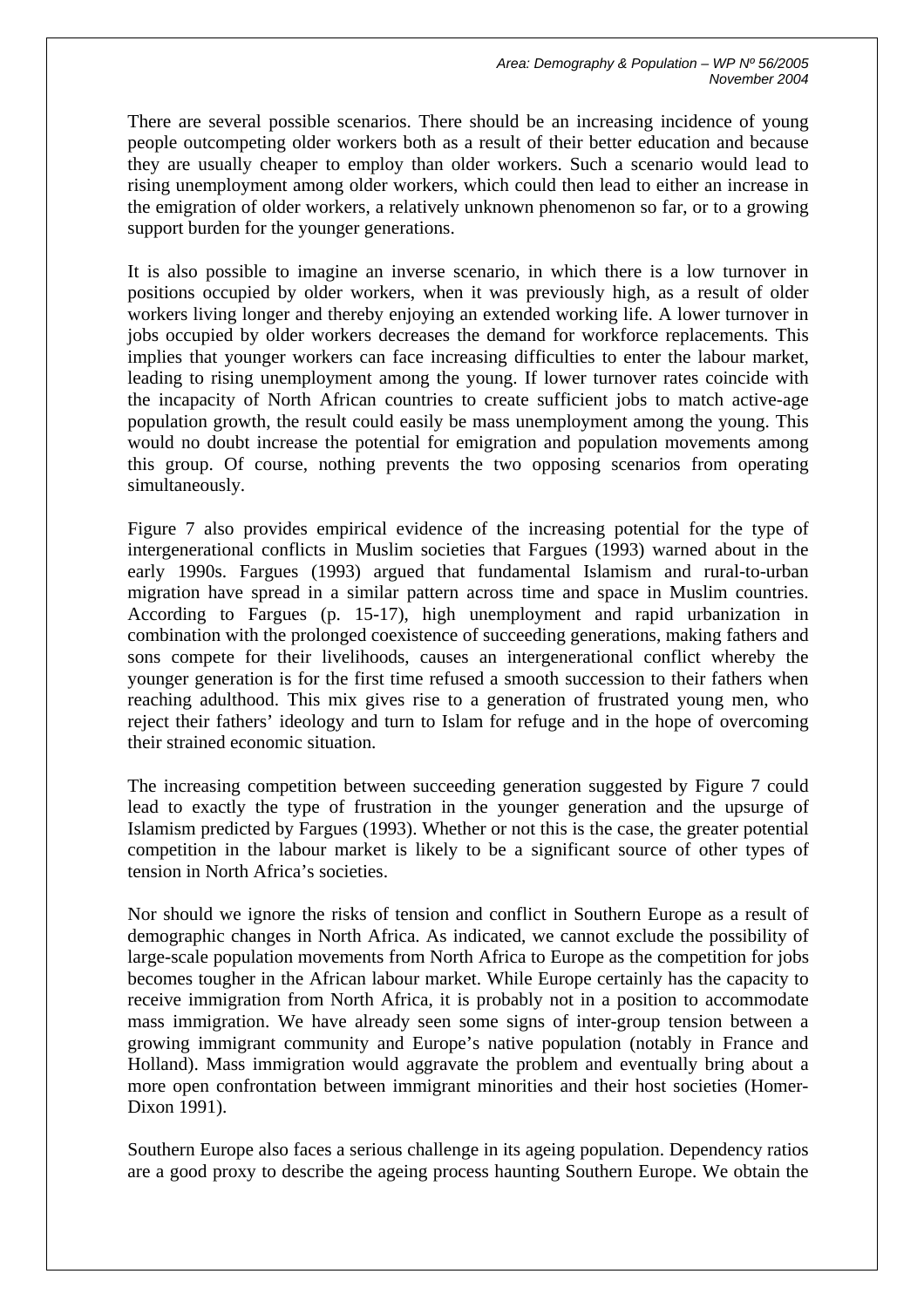total dependency ratio by adding the number of young people (under the age of 20) to the number of old people (aged 65+) and divide the sum by the number of working-age people. The first two categories are often (but not necessarily) economically dependent on the third. Thus, a high dependency ratio indicates that the economic burden on the working-age population is high, and the reverse if the dependency ratio is low.

As we can appreciate from Figure 8, Southern Europe is experiencing a high point in terms of its dependency ratio. Never before have so few been dependent on so many in Europe. This is now changing. As the post-war baby boom generations in Europe start to reach retirement age, the much smaller birth cohorts resulting from stable below-replacement fertility levels from the 1980s onwards will start to enter the working-age population. The result is a decline in the working-age population



and a rising number of people in retirement age. Together, these two trends will cause a sharp increase in Southern Europe's dependency ratios throughout the first half of this century. There is a general agreement that the rising dependency ratio in Europe will, among other things, make Europe's generous pension schemes unsustainable in the very near future (Sandell 2003, Herce 2001).

This calls for some uncomfortable reform work, with welfare states having to come up with alternative ways to finance pensions. Germany and France have already announced changes amid mass political protest. Rough times are still ahead and it could be expected that more than one government will have fallen before Europe's political reality catches up with its demographic reality. Failing to solve the ageing problem could trigger an extraordinary economic crisis (Reher 2004, Jackson and Howe 2003). The increased economic burden could easily lead to a situation of relative deprivation, whereby both people in working age and in retirement would see a continuous economic deterioration and a contraction in the benefits provided by the welfare state. This could lead to rivalry between different groups in society as they can be expected to try to maintain a constant standard of living despite decreasing economic resources (Homer-Dixon 1991). If such a rivalry should emerge amid a wave of mass immigration the situation would be even further complicated.

Figure 8 is not only bad news. As Europe starts to experience a rise in total dependency ratios, North African states can still expect to see continued massive declines in their dependency ratios with, as yet, no signs of real ageing problems. The significance of this mismatch should not be underestimated.

Clearly, the favourable development of North African dependency ratios is likely to provide new opportunities in the region. In the past, North Africa had to face a situation in which over half of its population was under the age of 15. As North Africa now faces decreasing fertility levels, the share of young people over the share of those in working age is declining rapidly. This opens up the possibility of freeing resources that have traditionally been earmarked for maintaining large families and instead favouring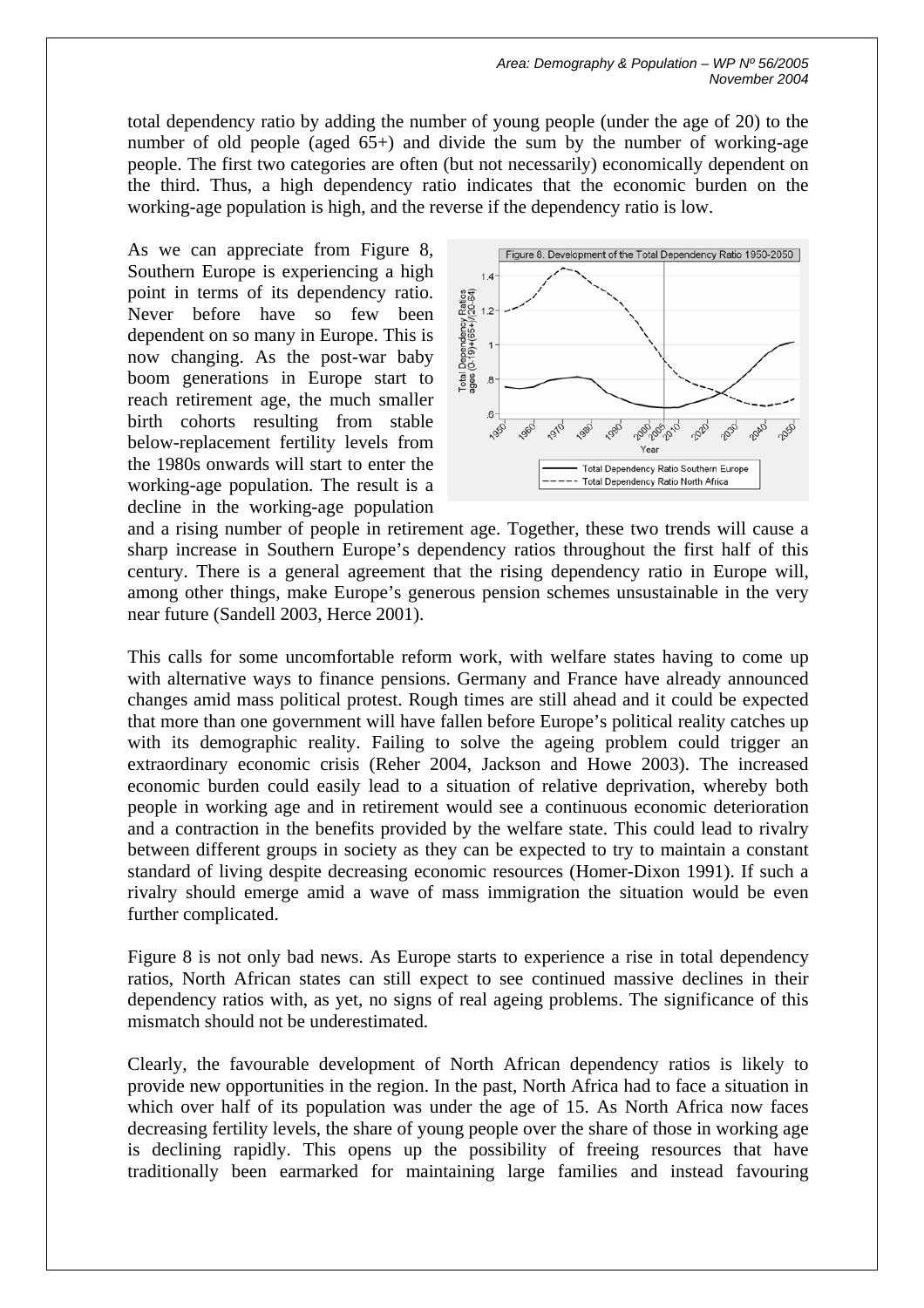investment, development and saving. All things being equal, the demographic leverage provided by falling dependency ratios in North Africa means that in the future it will take a smaller increase in income per worker to produce a larger increase in income per capita (Malmberg and Lind 2004, Bloom and Freeman 1986). These resources could prove to be vital when coping with the problems caused by the depopulation of the countryside as well as facilitating adaptation in urban areas. And perhaps the falling dependency ratio is an early indication that the time has come for North Africa to achieve sustainable economic growth and reduce the economic gap with its rich neighbours to the north.

## **National Indicators of Demographic Change**

So far I have treated North Africa as a coherent unit. While this is justified for many reasons it is also an inherent simplification of reality. There are no doubt many similarities between the countries in North Africa, but there are also implicit and explicit differences. Thus, in the following chapter I will briefly deal with some of the demographic problems highlighted above on a country-by-country basis, classifying each country depending on how well or how poorly it fares compared with the others. The purpose of this analysis is to identify where and when the greatest demographic risks are likely to emerge.

Figure 9 shows the development of population growth and urbanization across the six North African countries (compare the analysis in relation to Figure 4). Just as we would expect, the general trend is towards slower population growth and growing urbanization in all six countries. Of the six countries, Egypt is the one to stand out in this comparison.

Egypt has the by far the largest population of all North Africa. In contrast with the other countries, Egypt has experienced homogenous growth in rural and urban areas up until 2005. The result is a much slower urbanization process than in the others. Egypt's level of urbanization is around ten percentage points lower than the regional average (in 2005 around 40 % of Egypt's population will live in urban areas compared with the regional average of 50 %.)

Given the relative weight of Egypt's large population this means that the regional analysis explained above somewhat underestimates the level of urbanization in the majority of countries in the region. For example, Morocco and Algeria, the other two countries with relatively large populations, currently have an urbanization rate that is 10% above the regional average. Hence, around 60 % of the inhabitants of Algeria and Morocco live in urban areas, rather than 50 % as suggested by the regional average. Furthermore, smaller countries like Tunisia, Libya and Mauritania have urbanization ratios of over 70 %.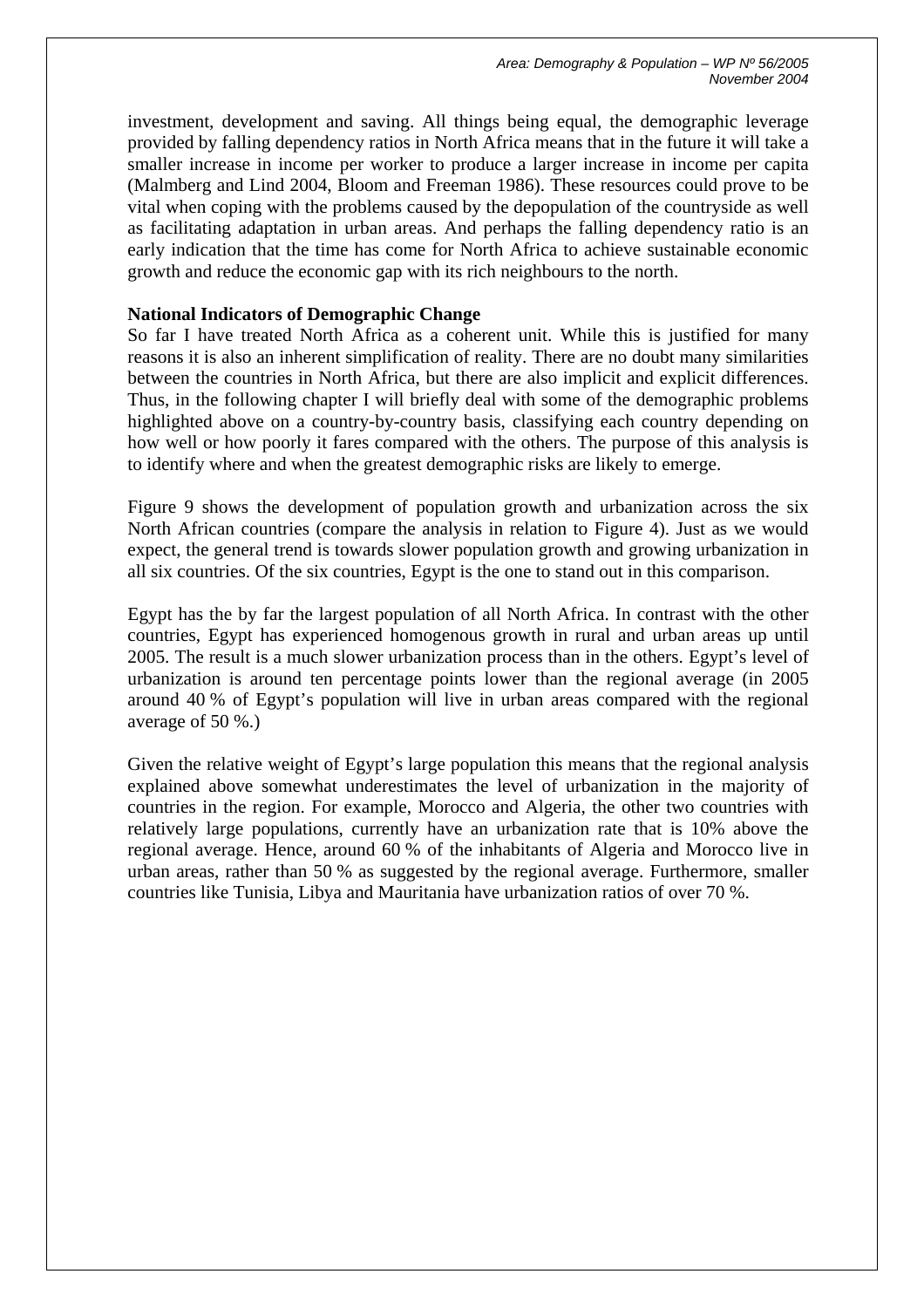

It should be highlighted that Libya has an urbanization ratio above the Southern European average. Similarly, Libya reached a high level of urbanization several decades before the other countries in the region, so speed of urbanization is no longer an issue. Tunisia is experiencing a similar development to Libya, with the speed of urbanization starting to slow down.

What conclusions can be drawn from the persisting country differences observed in Figure 9? First, problems related to poor economic performance and rapidly increasing urbanization rates as discussed above are currently more likely to be present in Algeria, Morocco and Mauritania, than in the other countries in the region.

Libya and to some extent Tunisia are experiencing increased stability in their urbanization processes or, to put it differently, urbanization has almost been completed. This should improve both countries' capacity to more effectively adjust to their new demographic reality.

Secondly, the region's largest country, Egypt, has not yet been exposed to the winds of demographic change to the same extent as most other countries in the region. As Figure 9 clearly shows, this is soon about to change. Egypt is the country in North Africa which will see the most profound changes in the half century ahead of us. We can only speculate about the consequences of these changes. However, it seems reasonable to assume that Egypt could overtake Morocco and Algeria as the North African country with the highest emigration potential, as Egyptian society changes from being markedly rural to being urbanised.

Egypt is by no means new to emigration. If anything, its emigration is different from that of the other countries in the region. Instead of targeting Europe, Egyptian emigrants have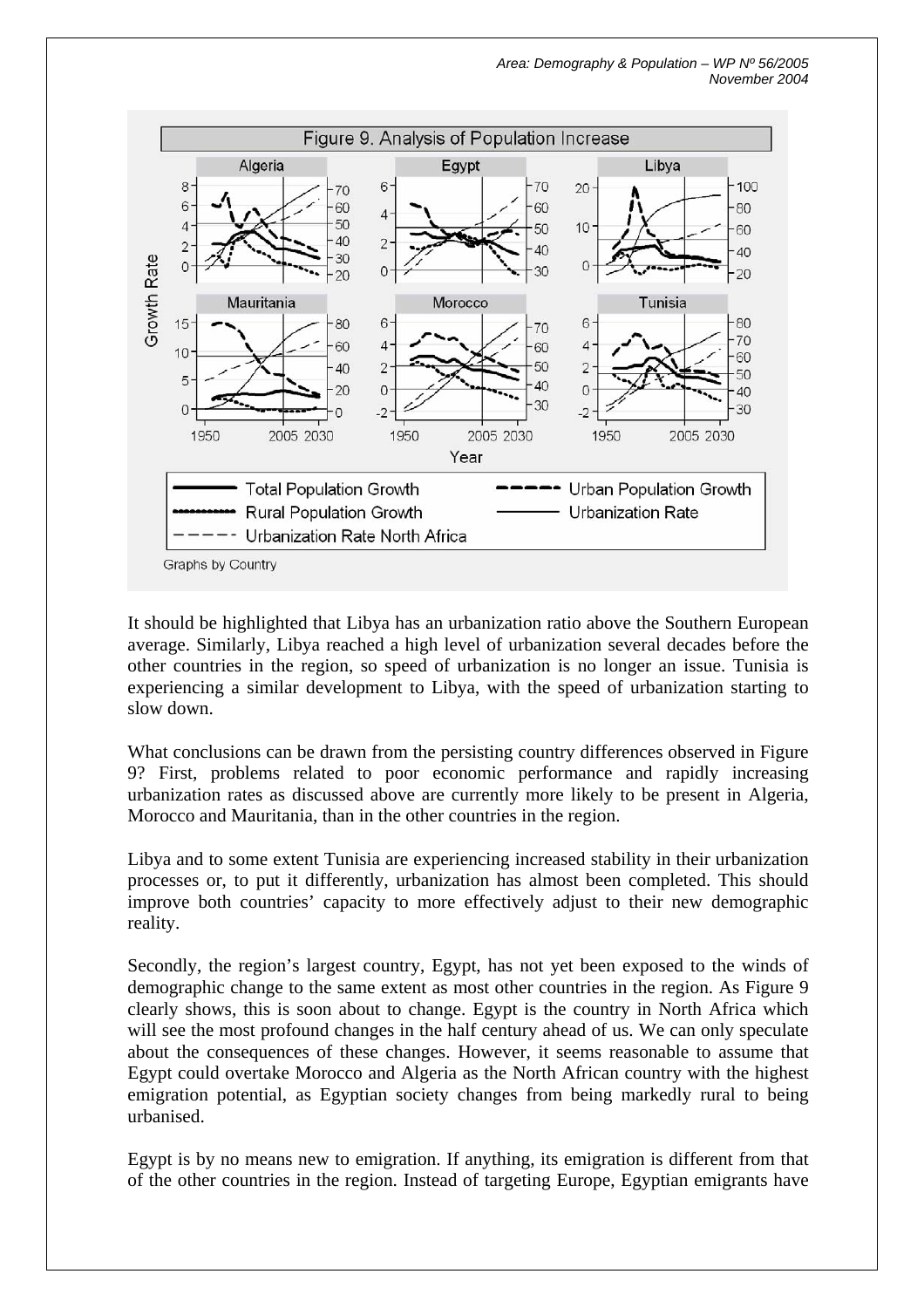preferred the countries in the Persian Gulf. However, if population pressure increases, Egyptian emigration flows could change direction and start to target Europe to a much higher degree, particularly if the outlook of finding a job in the Gulf becomes more difficult. Instability in the Persian Gulf is making this more plausible. Added to this, many countries in the Middle East are themselves experiencing increasing demographic pressure, so Egyptian migration preferences might easily change in the near future.

Egypt is also likely to become more exposed to political problems following the urbanization process described earlier in this paper. Since it is by far the largest country in the region its demographic transition is in relative terms more complicated and could come to influence neighbouring countries to a higher degree, since more resources are needed to cushion the effects on Egyptian society of increased urbanization.

The same heterogeneous pattern is also evident if we focus on labour force turnover rates. Recall from Figure 6 that I defined the labour force turnover rate as those entering the active population (those turning 20-24 over a five year period) minus those leaving it (those turning 65-69 over a five year period). The result gives the increase or decrease in the active population in five-year periods. The measure is a rough indication of how many new jobs a country needs to generate in order to absorb a growing active population. Figure 10 shows the region's labour force turnover rate by country.



From figure 10 we can see that all North African countries are facing substantial pressure as regards their capacity to create new jobs to absorb a growing active population. With the exception of Mauritania, never before has the active population in North Africa grown so fast in absolute terms.

Starting from the period 2010-2015 the speed of the increase in the active population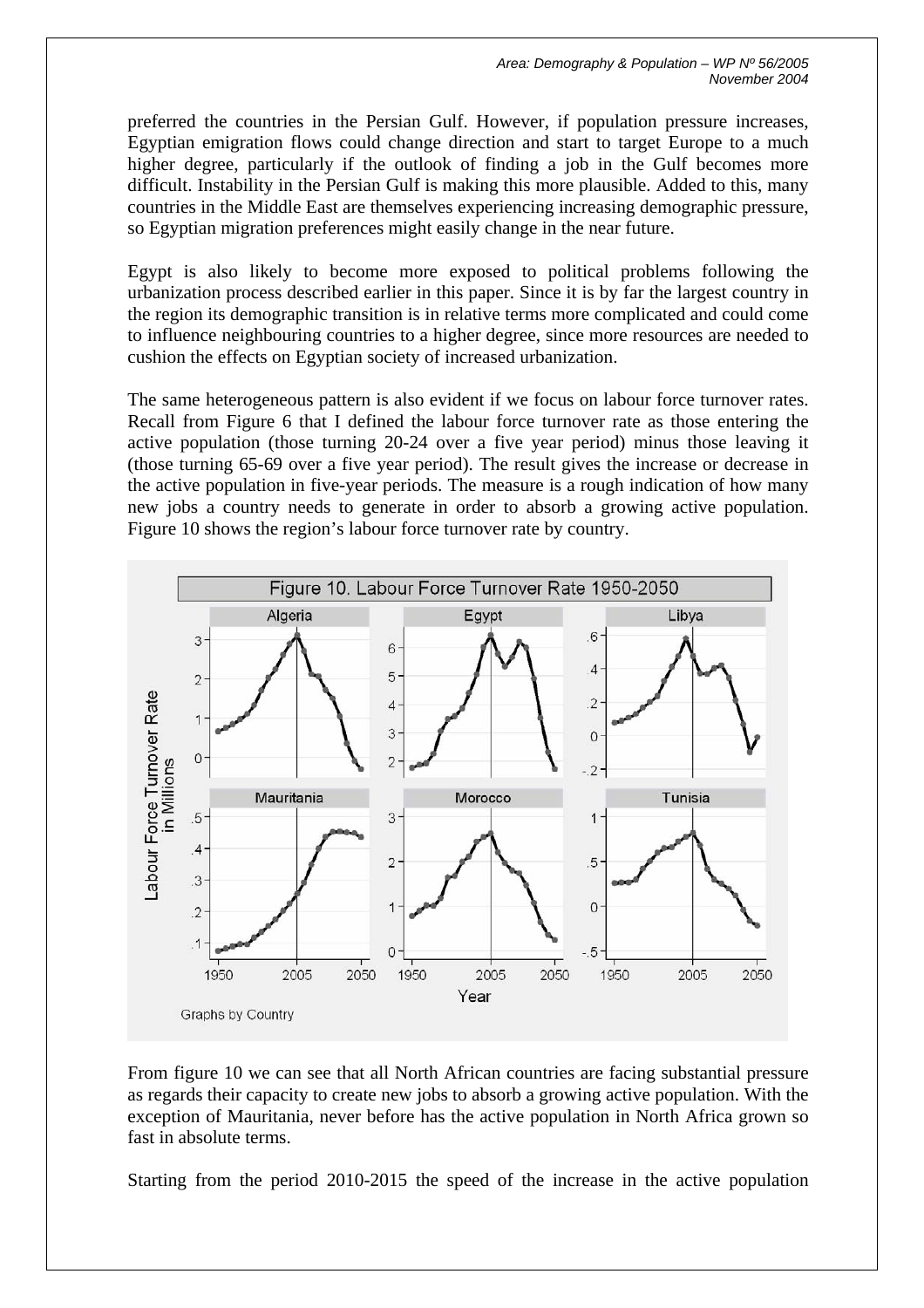should slow down dramatically in many North African countries. However, the slowdown should not be misinterpreted. All countries should still see substantial increases in the size of their active population for most of the period. Hence, absorbing increases in the active population, through job creation and the economic pressure implied by it, is and should continue to be the perhaps the most important political and economic challenge for much of the coming half century if North African countries are to succeed in adapting to their new demographic reality.

Despite a clear trend across countries towards slower growth of the active population there are some important differences. Egypt, which in absolute terms faces the largest challenges, is seeing a substantial delay in its projected slowdown. While most countries should see slower growth already in 2010, according to UN projections Egypt will not experience a sustained slowdown until after 2030.



Given that Egypt's share of the absolute increase in the active population is almost as large as that of all the other countries together, this deviation in development patterns could be crucial for the development of the region as a whole. As already mentioned, one of the consequences of rapid urbanization and rapid growth of the size of the labour force is higher competition for existing and new jobs as and if they become available. The fact that Egypt's peak in active population growth extends over a period of 30 years puts Egypt's economy to a serious test as to its capacity to absorb a growing active population. This introduces a greater risk of failure and consequently a higher risk of population movements than in other countries in the region. It could also give rise to a prolonged risk of political unrest among the population and a higher than normal risk of rebellion and acts of violence as explained in the earlier sections of this paper (Fargues 1993, Cincotta *et al.* 2002, Homer-Dixon (1991).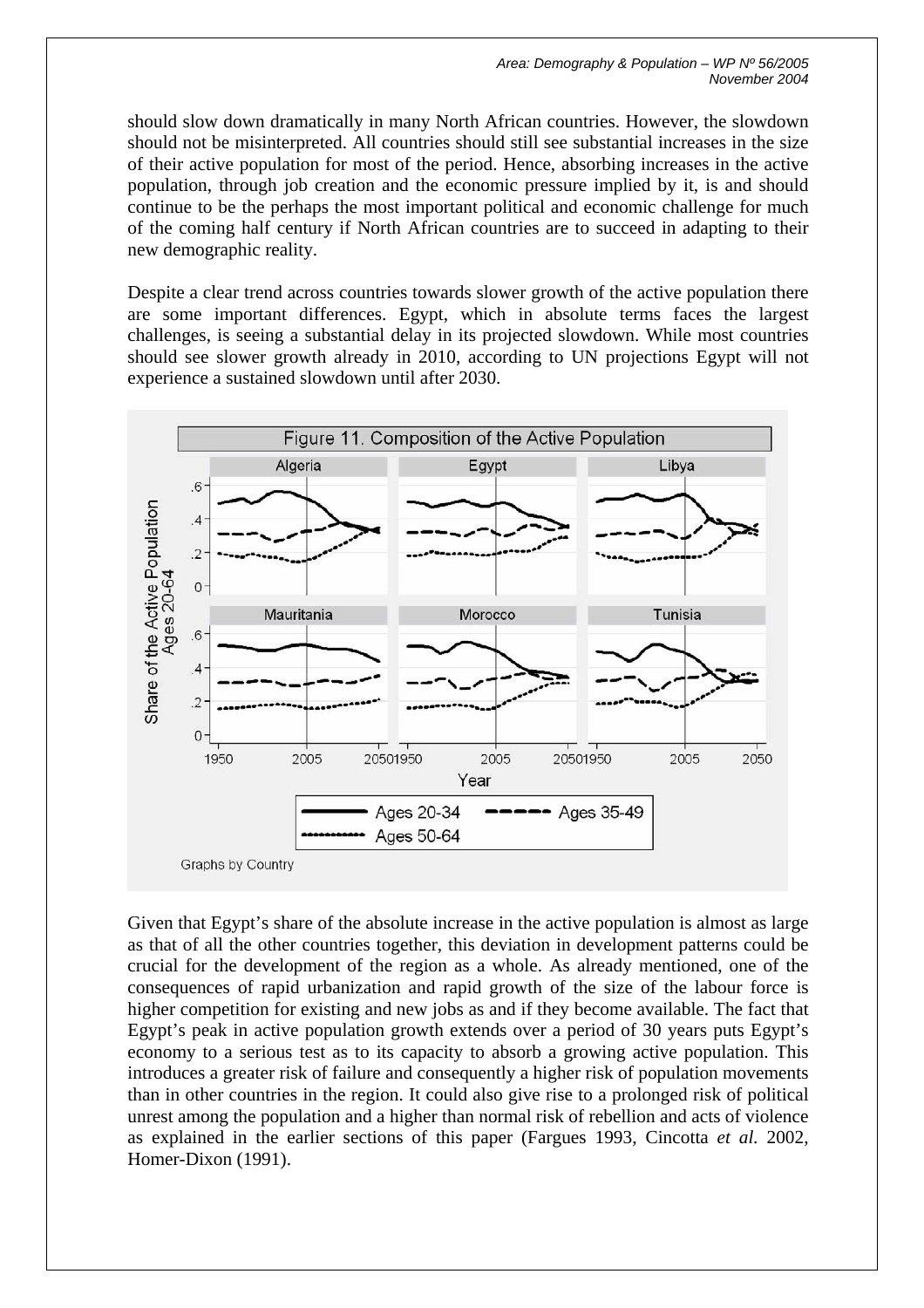Egypt and Mauritania also stand out when scrutinising the other demographic indicators used in this analysis. For instance, the comparison of intergenerational competition (see Figure 11 and compare the analysis in relation to Figure 7) shows that Algeria, Libya, Morocco and Tunisia are ahead of Egypt and Mauritania in terms of the demographic transition.

In the case of Mauritania, it could even be said that the demographic transition has barely started. Although, Mauritania is seeing a spectacular increase in urbanization ratios (see Figure 9) and is more advanced than Algeria and Morocco in this regard. Algeria, Libya, Morocco, and Tunisia are facing immediate changes in the composition of their active populations.

On the upside, however, is that the same four countries have a better outlook with regard to the development of their dependency ratios, which should be below the regional average for most of the half century ahead of us (see Figure 12).



To conclude our country-specific discussion, the present analysis suggests that there are small but important differences between the North African countries. These differences primarily concern the timing of the demographic transition. The six countries fall into three different categories.

In the first category are Libya and Tunisia. These two countries are the most advanced with respect to the demographic transition. This does not mean that they are free from the demographically related problems discussed in this paper: this is clearly not the case. Instead, Libya and Tunisia are equally or more exposed to other countries in the region to problems derived from demographic change in the immediate and short term. Urbanization has or has almost been completed in both countries. Their primary concern for the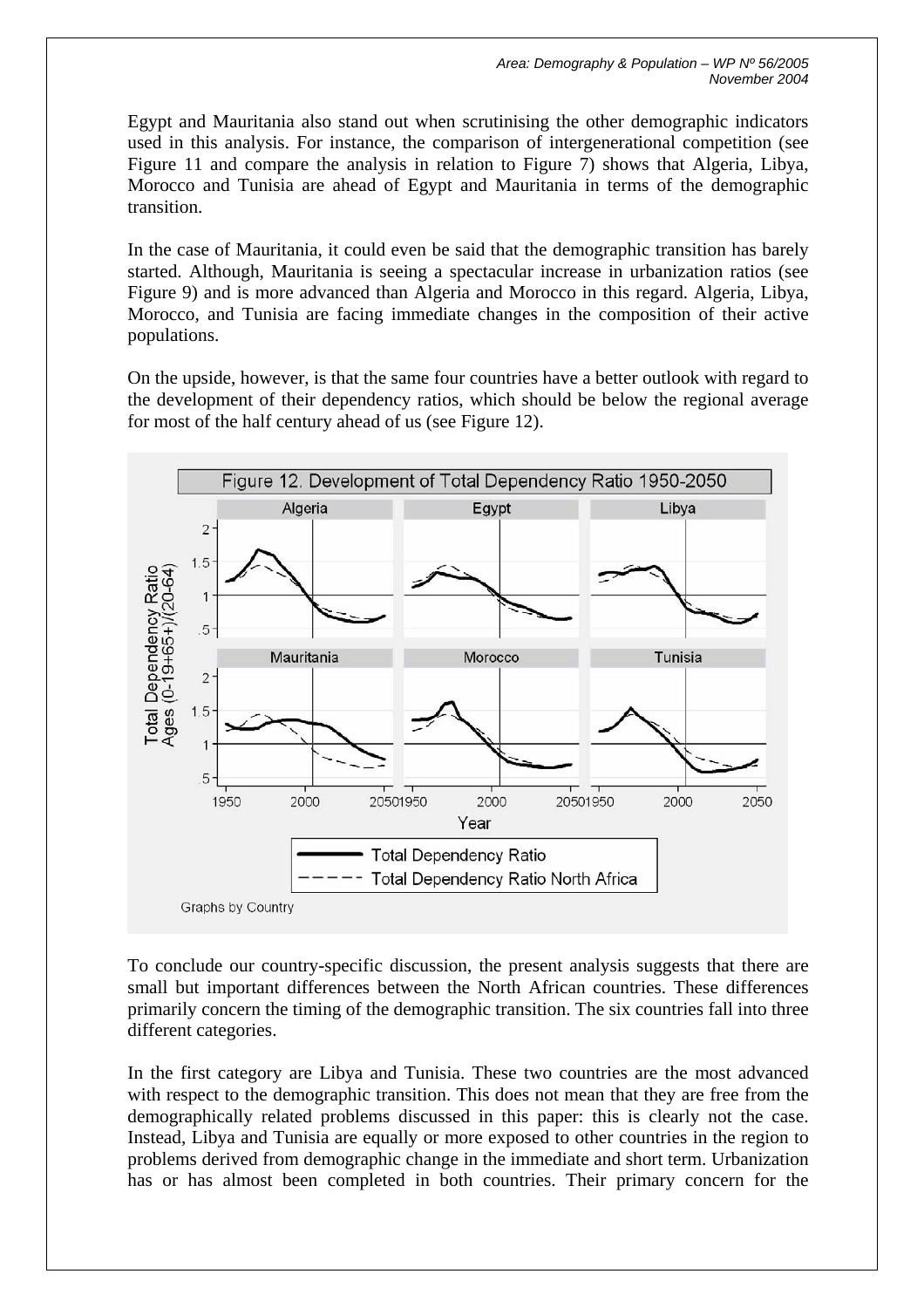immediate future is absorbing the growth of their active population and dealing with the rapidly increasing intergenerational competition in the labour market.

In the second category are Morocco and Algeria. These two countries are experiencing the most intense part of the demographic transition. Urbanization is still very rapid, and the capacity to absorb their growing active population by providing labour is put to a serious test as active-population growth should peak over the next five to 10 years. Hence, in the short and medium term Algeria and Morocco are facing perhaps the greatest risk of demographically related problems of all countries in the region, partly because they are large countries, but mainly because they are exposed to rapid demographic change in all the dimensions explored in this paper.

In the last category are Egypt and Mauritania. While both countries certainly face shortterm risks, since Egypt's active-population growth is reaching a peak and since Mauritania's urbanization rate is one of the fastest and most advanced in the region, the main demographic concerns for these two countries are medium and long term. Because Egypt is the regions population giant this is a major concern when assessing the development of the region as a whole.

For example, once urbanization has been completed in most of North Africa, Egypt will not be likely to be more than half way into the process. Similarly, Egypt should see sustained growth of its active population for much of this coming half century, while its neighbours should see a substantial slowdown. The demographic scenario facing Egypt suggests that it must be able to generate extraordinary economic growth for a prolonged period. Failing in this will result in higher unemployment, a higher risk of political unrest and an increased potential for population movements, particularly if economic growth remains slow and political instability prevails in the Middle East.

## **Conclusions**

The demographic transition period we are currently experiencing promises to be exciting, but also threatens to be potentially dangerous, with an increasing likelihood of friction and contention, both nationally and internationally, as individual countries try to cope with their new demographic situations.

We can only speculate about the nature of the conflicts and tensions that might result from the changes in population in North Africa and Southern Europe. The literature on the topic is far from being unanimous. Empirical evidence is also hard to come by since the population increase that we are now seeing is extreme in a historical perspective (McNicoll 1984).

Despite the inconclusive evidence regarding the relation between demographic developments and security, there seems to be a general agreement about two issues. First, any conflicts and tension arising from demographic changes are likely to have both national and international ramifications (Homer-Dixon 1991, Bloom and Freeman 1986, McNicoll 1984). Secondly, there is the possibility that population developments might result in armed conflict (Tir and Diehl 1998, Cincotta *et al.* 2003), although the risk is judged to be relatively small (McNicoll 1984, Simon 1999). However, the potential for the spread of fundamental Islamism or other extremist movements should not be underestimated and such developments are probably the main hard security threat to be generated by current demographic developments (Fargues 1993). In any case, demography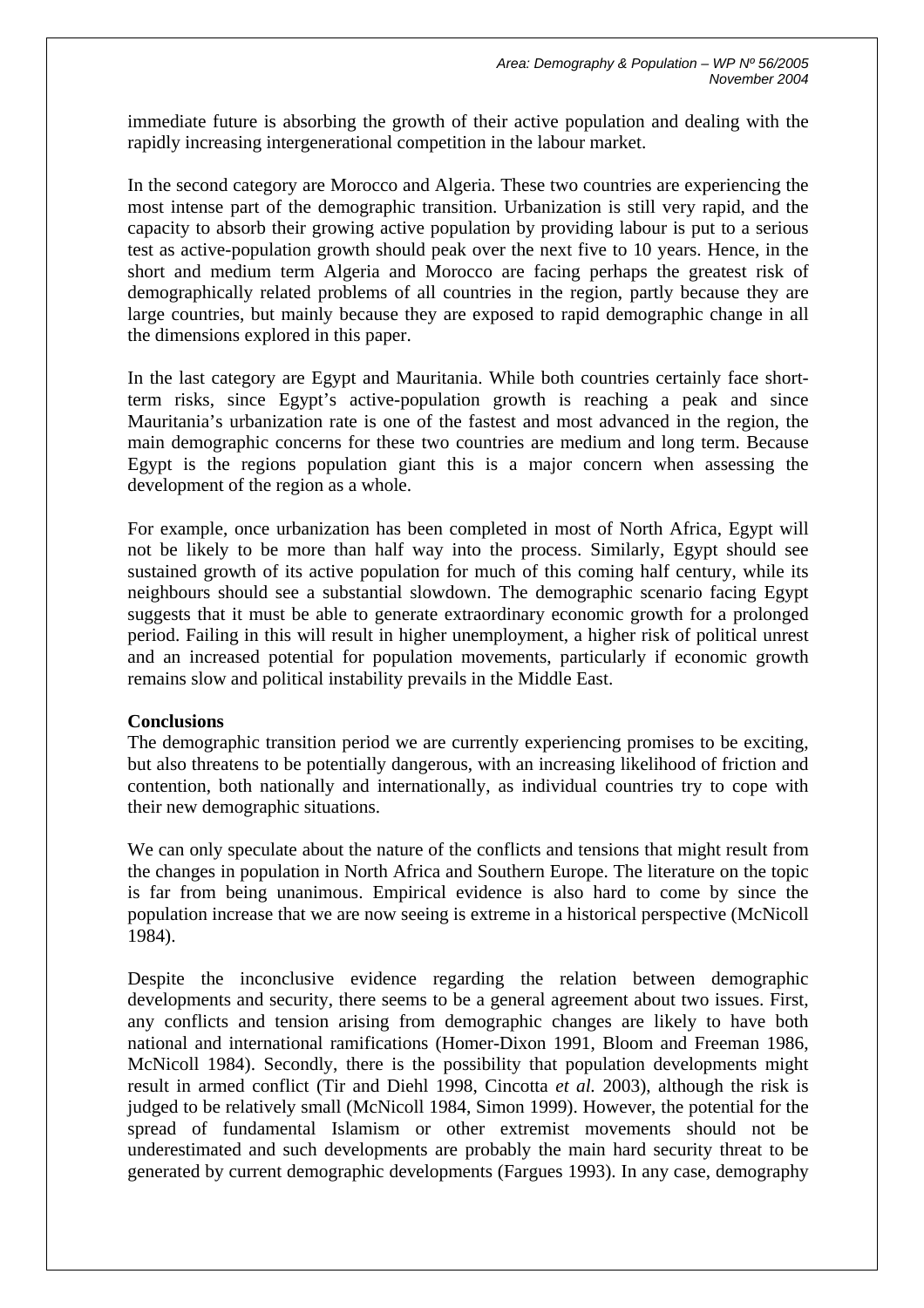is nothing but a small explanatory component of this complex problem.

Even if it is hard to tell with any certainty whether demographic developments in the Mediterranean region are dangerous or might give rise to more or less serious conflict, we still have to make a choice. Do we want to take the risk of doing nothing and simply sitting back, observing and dealing with any strategic problems as they occur?, or do we instead try to eliminate some of the causes to the potential problems before they emerge? Since we cannot exclude the possibility of more serious types of conflict, it is probably a good strategy to become involved in the problems, whether we would like to or not. Simply waiting for the worst to happen and then acting will not only be more costly but will delay the development of the Mediterranean region for many years.

If Europe chooses to become involved in remedying some of North Africa's demographically-related problems, the timing is also important. Since Europe's population problems partly coincide in time with Africa's, we can expect the former's capacity to devote resources to the latter to become more limited as time passes. We are now in a window of opportunity. Within ten to fifteen years Europe is expected to enter a more costly period of its demographic transition as the ageing problem accelerates and the active population starts to decline. This means that it will become increasingly difficult for Europe to take effective action to prevent demographically induced problems from emerging in North Africa even if it wants to. If Europe opts to get involved in solving for some of the demographically-related problems emerging in North Africa the time is now. And, given the nature of the type of problems that might emerge and the geographical proximity of the region, from a strategic point of view it might be a good investment to use this window of opportunity to put in place the necessary mechanisms for overcoming some of the security risks arising from North Africa's demographic risks.

The question is, of course, what Europe can and should do. The most obvious consequence of a general failure to accommodate the new and emerging demographic reality is no doubt a large-scale population movement. This does not necessarily have to be negative. As we have seen, Southern Europe and North Africa are facing contrary developments in the size of their labour markets. Hence, there is a potential for mutual benefit in population movement. Southern Europe is at risk of experiencing labour supply shortages, while North Africa risks facing an excess labour supply. Thus, just as older European countries relieved some of the strains of industrialization at the end of the  $19<sup>th</sup>$  and the beginning of the  $20<sup>th</sup>$  centuries by mass emigration (Kuznets 1973), Southern Europe could now consider offering North Africa a similar escape valve, and at the same time tap into the excess labour supply to remedy its own emerging demographic deficits.

The problem, however, is that Europe can hardly sustain mass immigration in the medium and long term without risking a more serious confrontation between immigrants and natives (Homer-Dixon 1991). Consequently, immigration is probably not the solution to the problem, but rather one option to remedy part of the demographically-related problems experienced in Southern Europe and North Africa. Furthermore, the process would have to be carefully and effectively managed.

The only way to seriously tackle the problems stemming from rapid population growth in North Africa is to adopt an integrated approach. To cope with new demographic realities on the shores of the Mediterranean, both sides need to show good leadership. North Africa primarily faces problems related to the scarcity of resources such as food and water. But it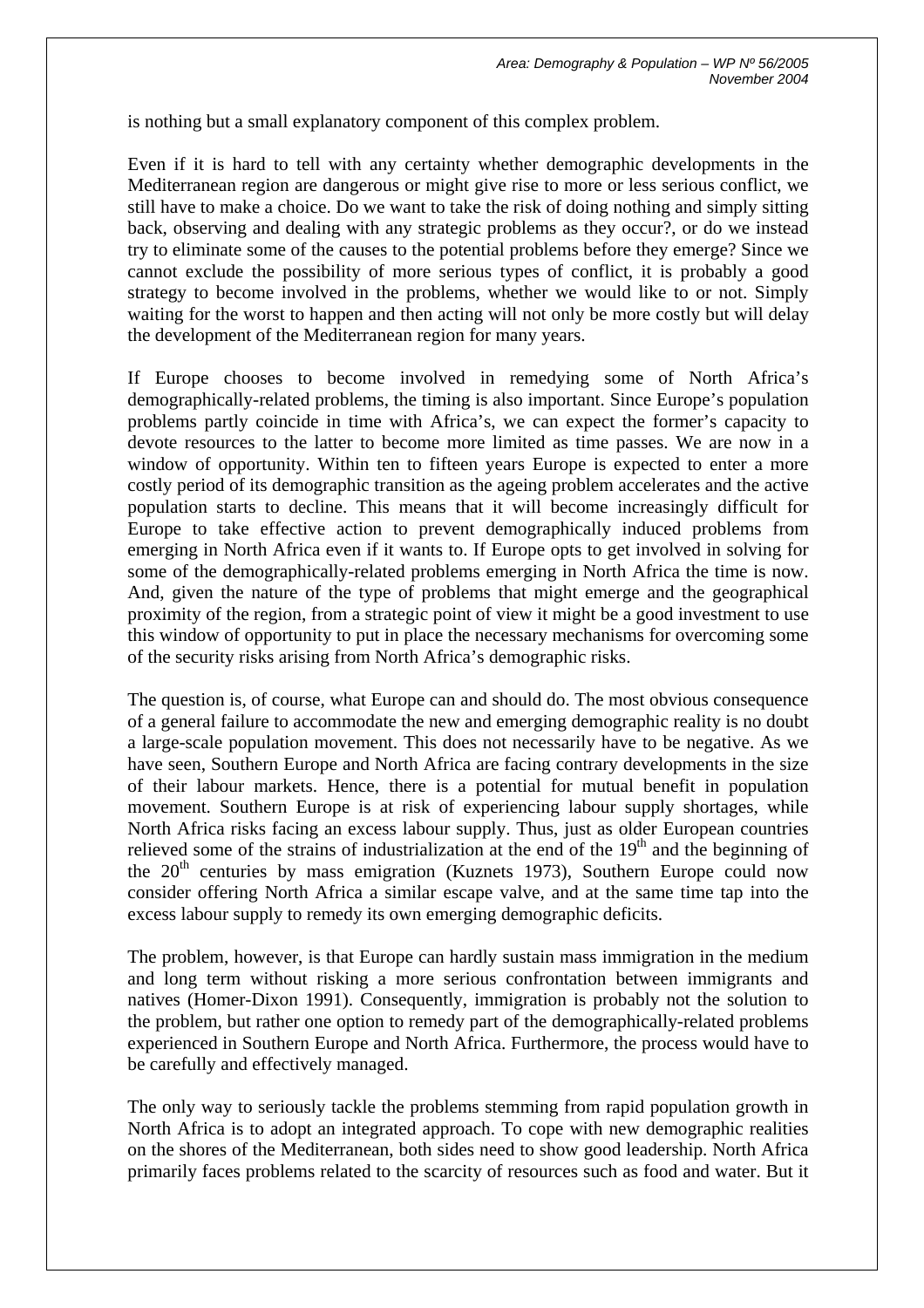*Area: Demography & Population – WP Nº 56/2005 November 2004*

is also confronted with a lack of resources to accommodate its rapidly growing urban population. The main obstacle to the latter is poor economic growth. Europe is hardly responsible for the lack of economic growth in North Africa, but it probably contributes to the situation indirectly. Much more can be done to improve economic growth in the Mediterranean region as a whole. The differences between the developed and the developing shores of the Mediterranean are on the increase. This makes the region unique, since other important border areas where the developed and developing worlds meet are experiencing a closing of the gap (Moré 2003). Halting this trend is the only feasible way to avoid increased tension as a result of differential demographic developments in the Mediterranean region.

The problem, however, is that Europe alone cannot trigger economic development of the necessary scope to absorb the rapidly growing supply of labour in North Africa. The type of economic growth required to counteract North Africa's problems can only be brought about by economic reforms and change whereby the North African economy becomes significantly integrated into the world economy. This may seem unproblematic and even straightforward, but herein lies the problem. Many of the North African states do not like to see the increasing western influence implied by a more open economy that is capable of sustained high growth (Noland and Pack 2004). Thus, it is important to overcome the reluctance to change that prevails in many North African states.

Most likely, this can only be brought about by a serious commitment by Europe of the type seen in its relations with, for instance, Turkey and other accession states such as Romania and Bulgaria. This does not imply membership of the European Union. The European Union could offer real incentives, including access to the common market without offering full membership. The Barcelona process is an example of such a programme, although it is hindered by a lack of resources and perhaps even political commitment. The idea of creating a free-trade area in the Mediterranean region is, however, a prerequisite if the conditions for sustained economic growth in North Africa are to become more than just wishful thinking. Without a serious commitment of this type North Africa is unlikely to embark on any major reforms simply because the ruling elites have nothing to benefit from change.

In addressing the demographic problems in North Africa, there are some important differences between the countries that make up the North African region. This must be considered if Europe decides to become involved. It is accepted that all the countries in the area are facing substantial demographic pressure throughout the period observed. From a strictly demographic point of view, in the short term, Algeria and Morocco have a less favourable demographic outlook than for instance Libya and Tunisia, but in the medium and long term Egypt emerges as the country with the roughest road to its demographic transition. Considering Egypt's strategic location, with its proximity to the Middle East, there is an even greater risk of political unrest as a consequence of its demographic situation, with the possibility of even wider implications for an already troubled corner of the world. So far, much of the attention has focused on the Maghreb. To be successful in addressing the potential strategic risks posed by North African demographic developments it is wise to keep Egypt in mind.

Finally, what should Spain's role be and why should it consider involvement? The question is simple. First, and as to why, whether conflicts are soft or hard they have repercussions for everyone in the vicinity, although not all are affected in the same way or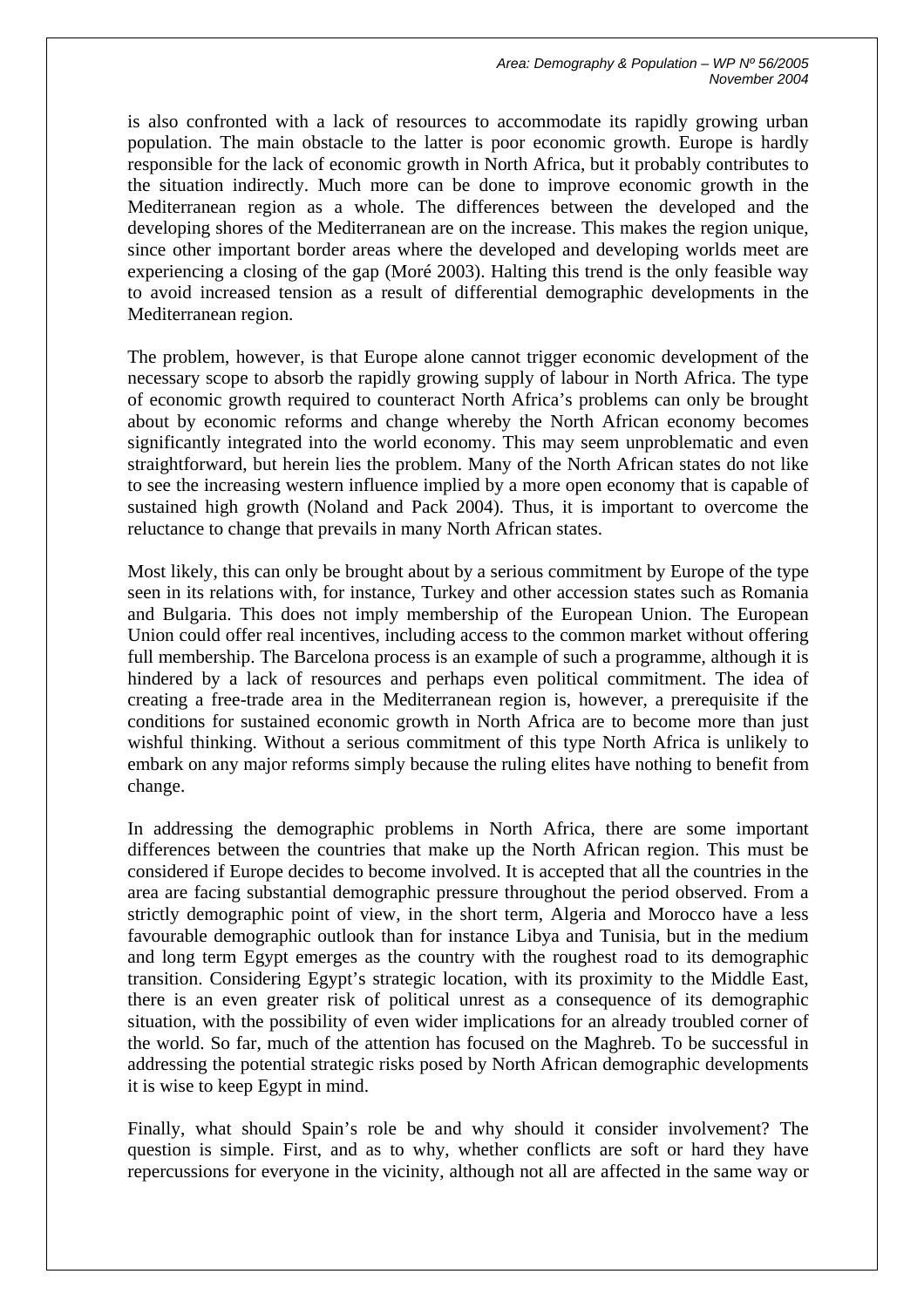to the same extent. It is rather like an earthquake: the closer one is to the epicentre the more the earth moves. Spain is without a doubt the Southern European country that is closest to any potential problems in North West Africa and it can be expected to be directly or indirectly affected by any disturbances. This includes countries such as Algeria, Tunisia Morocco and Mauritania. In short, Spain is the natural gateway to Europe from North Africa and it is the country with the highest stakes for a potential involvement in conflicts in the region. Secondly, Spain has a record as a mediator in dealing with North African countries and it has long-established diplomatic relations and a historical presence in the region. This is an important asset for any negotiations between North Africa and the European Union and qualifies Spain as a natural leader in any initiatives on behalf of Southern Europe in North Africa.

#### *Rickard Sandell*

*Senior Analyst, Demography, Population and International Migration, Elcano Royal Institute* 

## **Bibliographical References**

- Adepoju, A. (1981), 'Military Rule and Population Issues in Nigeria', *African Affairs*, vol. 80, nr. 318, p. 29-47.
- Auvinen, J. (1997), 'Political Conflict in Less Developed Countries 1981-89', *Journal of Peace Research*, vol. 34, nr. 2, p. 177-195.
- Bloom, D.E. and R.B. Freeman (1986), 'The Effects of Rapid Population Growth on Labor Supply and Employment in Developing Countries', *Population and Development Review*, vol. 12, nr. 3, p. 381-414.
- Cincotta, R.P., R. Engelman and D. Anastasion (2002), *The Security Demographic: Population and Civil Conflict After the Cold War*, Population Action International, Washington DC.
- Doyle, M.W. and S. Nicholas (2000), 'International Peacebuilding: A Theoretical and Quantitative Analysis', *The American Political Science Review*, vol. 94, nr. 4, p. 779- 801.
- Fargues, P. (1993), 'Demography and Politics in the Arab World', *Population: An English Selection*, vol. 5, p. 1-20.
- Fischer, C.S. (1982), *To Dwell Among Friends: Personal Networks in Town and City*, The University of Chicago Press, Chicago.
- Goldstone, J.A. (1986), 'State Breakdown in the English Revolution: A New Synthesis', *The American Journal of Sociology*, vol. 92, nr. 2, p. 257-322.
- Herce, J.A. (2001), *La privatización de las pensiones en españa*, documento de trabajo, Fundación de Estudios de Economía Aplicada, Madrid, Spain.
- Homer-Dixon, T.F. (1991), 'On the Threshold: Environmental Changes as Causes of Acute Conflict', *International Security*, vol. 16, nr. 2, p. 76-116.
- Jackson, R, and N. Howe (2003), *The 2003 Aging Vulnerability Index,* The Centre for Strategic and International Studies and Watson Wyatt, Washington DC.
- Keyfitz, N. (1980), 'Population Appearances and Demographic Reality', *Population and Development Review*, vol. 6, nr. 1, p. 47-64.
- Kuznets, S. (1973), 'Modern Economic Growth: Findings and Reflections', *The American Economic Review*, vol. 63, nr. 3, p. 247-258.
- Lowry, I.S. (1990), 'World Urbanization in Perspective', *Population and Development Review*, vol. 16, supplement ('Resources, Environment, and Population: Present